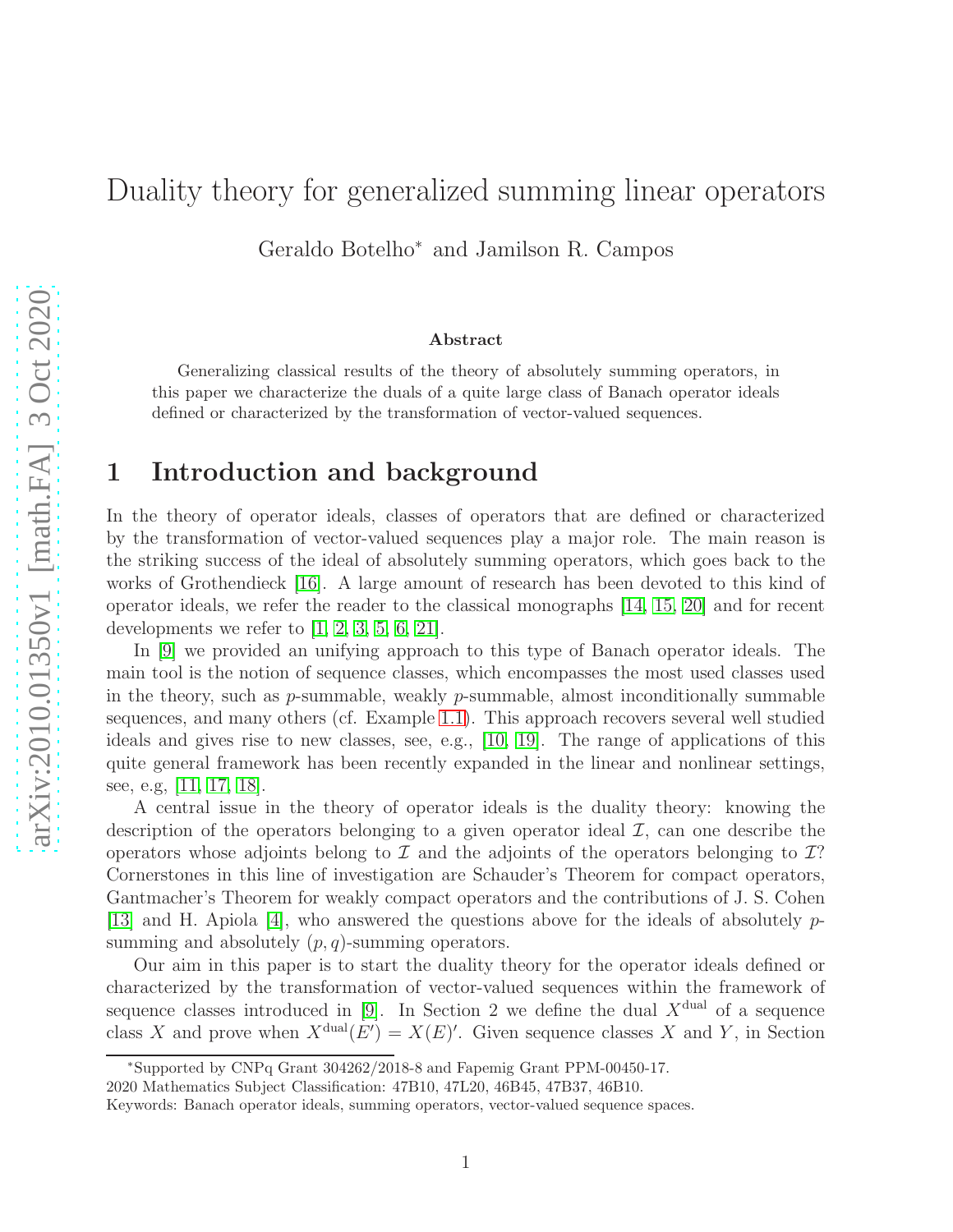3 we investigate the following implications: an operator is  $(X; Y)$ -summing if and only if its adjoint is  $(Y^{\text{dual}}; X^{\text{dual}})$ -summing; the adjoint of an operator is  $(X; Y)$ -summing if and only if the operator is  $(Y^{\text{dual}}; X^{\text{dual}})$ -summing.

The letters E and F shall denote Banach spaces over  $\mathbb{K} = \mathbb{R}$  or  $\mathbb{C}$ . The closed unit ball of E is denoted by  $B_E$  and its topological dual by E'. The symbol  $E \stackrel{1}{\hookrightarrow} F$  means that E is a linear subspace of F and  $||x||_F \le ||x||_E$  for every  $x \in E$ . For  $1 \le p < \infty$ , the number p<sup>\*</sup> is the conjugated index of p, that is,  $1 = 1/p + 1/p^*$ . The symbol  $x \cdot e_j$  indicates the sequence  $(0, \ldots, 0, x, 0, 0, \ldots)$ , where x appears at the j-th coordinate.

By  $\mathcal{L}(E; F)$  we denote the Banach space of continuous linear operators  $T: E \longrightarrow F$ endowed with the usual sup norm. By  $\widehat{T}$  we mean the induced operator

$$
\widehat{T}: E^{\mathbb{N}} \longrightarrow F^{\mathbb{N}}, \ \widehat{T}((x_j)_{j=1}^{\infty}) = (T(x_j))_{j=1}^{\infty}.
$$

Restrictions of  $\widehat{T}$  to subspaces of  $E^{\mathbb{N}}$  are still denoted by  $\widehat{T}$ .

According to  $[9]$ , a *sequence class* is a rule X that assigns to each Banach space  $E$  a Banach space  $X(E)$  of E-valued sequences, that is  $X(E)$  is a vector subspace of  $E^{\mathbb{N}}$  with the coordinatewise operations, such that:

(i)  $c_{00}(E) \subseteq X(E) \stackrel{1}{\hookrightarrow} \ell_{\infty}(E)$  for every Banach space E. (ii)  $\|x \cdot e_j\|_{X(\mathbb{E})} = \|x\|_E$  for all  $E, x \in E$  and  $j \in \mathbb{N}$ .

define

The sequence class environment is an abstract tool designed to deal with classes of linear operators that improve the summability of sequences/the convergence of series: for sequence classes X and Y, a linear operator  $T \in \mathcal{L}(E; F)$  is called  $(X; Y)$ -summing if  $(T(x_j))_{j=1}^{\infty} \in Y(F)$  whenever  $(x_j)_{j=1}^{\infty} \in X(E)$ . In this case we write  $T \in \mathcal{L}_{X,Y}(E;F)$  and

$$
||T||_{X;Y} := ||\widehat{T}: X(E) \longrightarrow Y(F)||_{\mathcal{L}(X(E);Y(F))}.
$$

Conditions under which  $(\mathcal{L}_{X;Y}, \|\cdot\|_{X;Y})$  is a Banach operator ideal are established in [\[9\]](#page-14-5). We say that a sequence class  $X$  is:

- *linearly stable* if  $\mathcal{L}_{X,X}(E; F) = \mathcal{L}(E; F)$  isometrically for all Banach spaces E and F.
- *finitely determined* if for every sequence  $(x_j)_{j=1}^{\infty} \in E^{\mathbb{N}}$ , we have  $(x_j)_{j=1}^{\infty} \in X(E)$  if and only if sup k  $||(x_j)_{j=1}^k||_{X(E)} < +\infty$  and, in this case,

$$
\left\| (x_j)_{j=1}^{\infty} \right\|_{X(E)} = \sup_k \left\| (x_j)_{j=1}^k \right\|_{X(E)}.
$$

• *finitely dominated* if one of the following conditions hold:

(I) There exists a finitely determined sequence class Y such that, for every Banach space  $E$ ,  $X(E)$  is a closed subspace of  $Y(E)$  and, for every sequence  $(x_j)_{j=1}^{\infty} \in Y(E)$ ,  $(x_j)_{j=1}^{\infty} \in X(E)$ if and only if  $\lim_{k} \|(x_j)_{j=k}^{\infty}\|_{Y(E)} = 0$ . In this case we write  $X \leq Y$ .

(II) There exists a finitely determined sequence class  $Y$  such that, for every Banach space  $E$ ,  $X(E)$  is a closed subspace of  $Y(E)$  and, for every sequence  $(x_j)_{j=1}^{\infty} \in Y(E)$ ,  $(x_j)_{j=1}^{\infty} \in X(E)$ if and only if  $\lim_{k,l} \|(x_j)_{j=k}^l\|_{Y(E)} = 0$ . In this case we write  $X \prec Y$ .

For the benefit of the reader, we list the most commonly used sequence classes.

<span id="page-1-0"></span>**Example 1.1.** Letting  $X(E)$  be any of the spaces listed below, the rule  $E \mapsto X(E)$  is a linearly stable sequence class: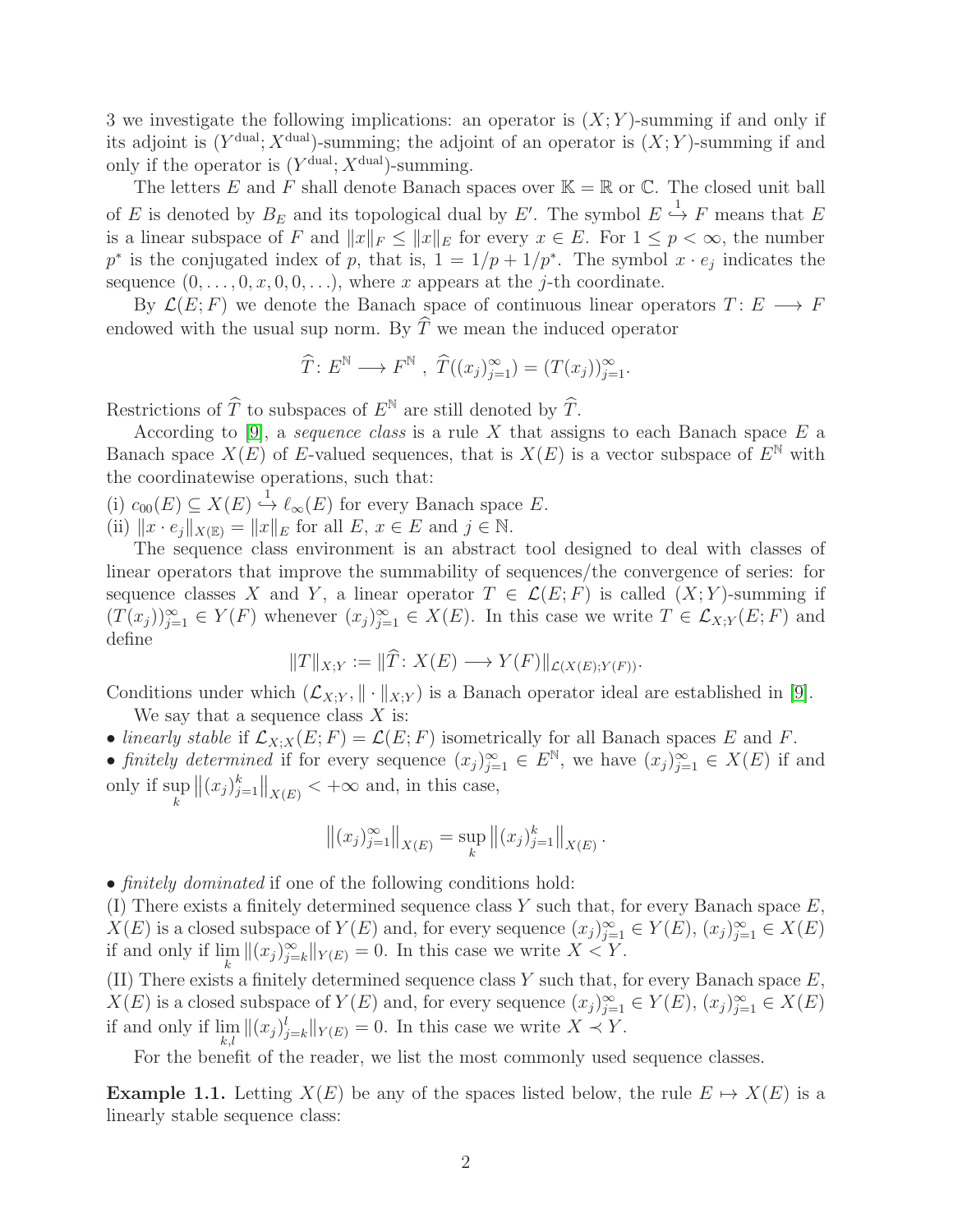- $\ell_{\infty}(E)$  = bounded E-valued sequences with the sup norm.
- $c_0(E)$  = norm null E-valued sequences with the sup norm.
- $c_0^w(E)$  = weakly null E-valued sequences with the sup norm.
- $\ell_p(E) =$  absolutely p-summable E-valued sequences with the usual norm  $\|\cdot\|_p$ .
- $\ell_p^w(E)$  = weakly *p*-summable *E*-valued sequences with the norm

$$
||(x_j)_{j=1}^{\infty}||_{w,p} = \sup_{\varphi \in B_{E'}} ||(\varphi(x_j))_{j=1}^{\infty}||_p.
$$

- $\ell_p^u(E) = \left\{ (x_j)_{j=1}^\infty \in \ell_p^w(E) : \lim_k ||(x_j)_{j=k}^\infty||_{w,p} = 0 \right\}$  with the norm inherited from  $\ell_p^w(E)$ (unconditionally p-summable sequences, see [\[14,](#page-15-1) 8.2]).
- Rad $(E)$  = almost unconditionally summable E-valued sequences, in the sense of [\[15,](#page-15-2)

Chapter 12, with the norm  $||(x_j)_{j=1}^{\infty}||_{\text{Rad}(E)} =$  $\sqrt{ }$  $\mathbf{I}$  $\int_1^1$ 0  $\sum^{\infty}$  $j=1$  $r_j(t)x_j$  2 dt  $\setminus$  $\overline{1}$ 1/2 , where  $(r_j)_{j=1}^{\infty}$ 

are the Rademacher functions.  
\n• RAD(E) = 
$$
\left\{ (x_j)_{j=1}^{\infty} \in E^{\mathbb{N}} : \|(x_j)_{j=1}^{\infty}\|_{\text{RAD}(E)} := \sup_k \|(x_j)_{j=1}^k\|_{\text{Rad}(E)} < +\infty \right\} [7, 8].
$$

$$
\bullet \ell_p \langle E \rangle = \left\{ (x_j)_{j=1}^{\infty} \in E^{\mathbb{N}} : \|(x_j)_{j=1}^{\infty}\|_{\ell_p \langle E \rangle} := \sup_{(\varphi_j)_{j=1}^{\infty} \in B_{\ell_p^w}(E')} \|(\varphi_j(x_j))_{j=1}^{\infty}\|_1 < +\infty \right\}
$$
 (Cohen

strongly p-summable sequences, see, e.g., [\[13\]](#page-15-9)).

$$
\bullet \ell_p^{\text{mid}}(E) = \left\{ (x_j)_{j=1}^{\infty} \in E^{\mathbb{N}} : \|(x_j)_{j=1}^{\infty}\|_{\text{mid},p} := \sup_{(\varphi_n)_{n=1}^{\infty} \in B_{\ell_p^w(E')}} \left( \sum_{n=1}^{\infty} \sum_{j=1}^{\infty} |\varphi_n(x_j)|^p \right)^{1/p} < +\infty \right\}
$$

(mid  $p$ -summable sequences, see, e.g.,  $[10]$ ).

The sequence classes  $\ell_{\infty}(\cdot), \ell_{p}(\cdot), \ell_{p}^w(\cdot), \ell_{p}^{\vee}(\cdot), \ell_{p}^{\text{mid}}(\cdot)$  and  $\text{RAD}(\cdot)$  are finitely determined, and the sequences classes  $\ell_p^u(\cdot)$  and  $\text{Rad}(\cdot)$  are finitely dominated because  $\ell_p^u(\cdot) < \ell_p^w(\cdot)$  and  $Rad(\cdot) \prec RAD(\cdot)$ .

### 2 The dual of a sequence class

Some preparation is needed to define the dual of a sequence class.

**Definition 2.1.** A sequence class X is *spherically complete* if  $(\lambda_j x_j)_{j=1}^{\infty} \in X(E)$  and  $\|(\lambda_j x_j)_{j=1}^\infty\|_{X(E)} = \|(x_j)_{j=1}^\infty\|_{X(E)}$  whenever  $(x_j)_{j=1}^\infty \in X(E)$  and  $(\lambda_j)_{j=1}^\infty \in \mathbb{K}^{\mathbb{N}},$  with  $|\lambda_j| = 1$ for every  $j$ .

<span id="page-2-0"></span>**Lemma 2.2.** Let X be a spherically complete sequence class and  $(x_j)_{j=1}^{\infty} \in E^{\mathbb{N}}$ . Then the *following sentences are equivalent:*

(a) *The series*  $\sum_{j=1}^{\infty} \varphi_j(x_j)$  *converges for every*  $(\varphi_j)_{j=1}^{\infty} \in X(E')$ *.* 

(b) The series  $\sum_{j=1}^{\infty} |\varphi_j(x_j)|$  converges for every  $(\varphi_j)_{j=1}^{\infty} \in X(E')$ .

*In this case,*

$$
\sup_{(\varphi_j)_{j=1}^\infty\in B_{X(E')}}\left|\sum_{j=1}^\infty\varphi_j(x_j)\right|=\sup_{(\varphi_j)_{j=1}^\infty\in B_{X(E')}}\sum_{j=1}^\infty|\varphi_j(x_j)|.
$$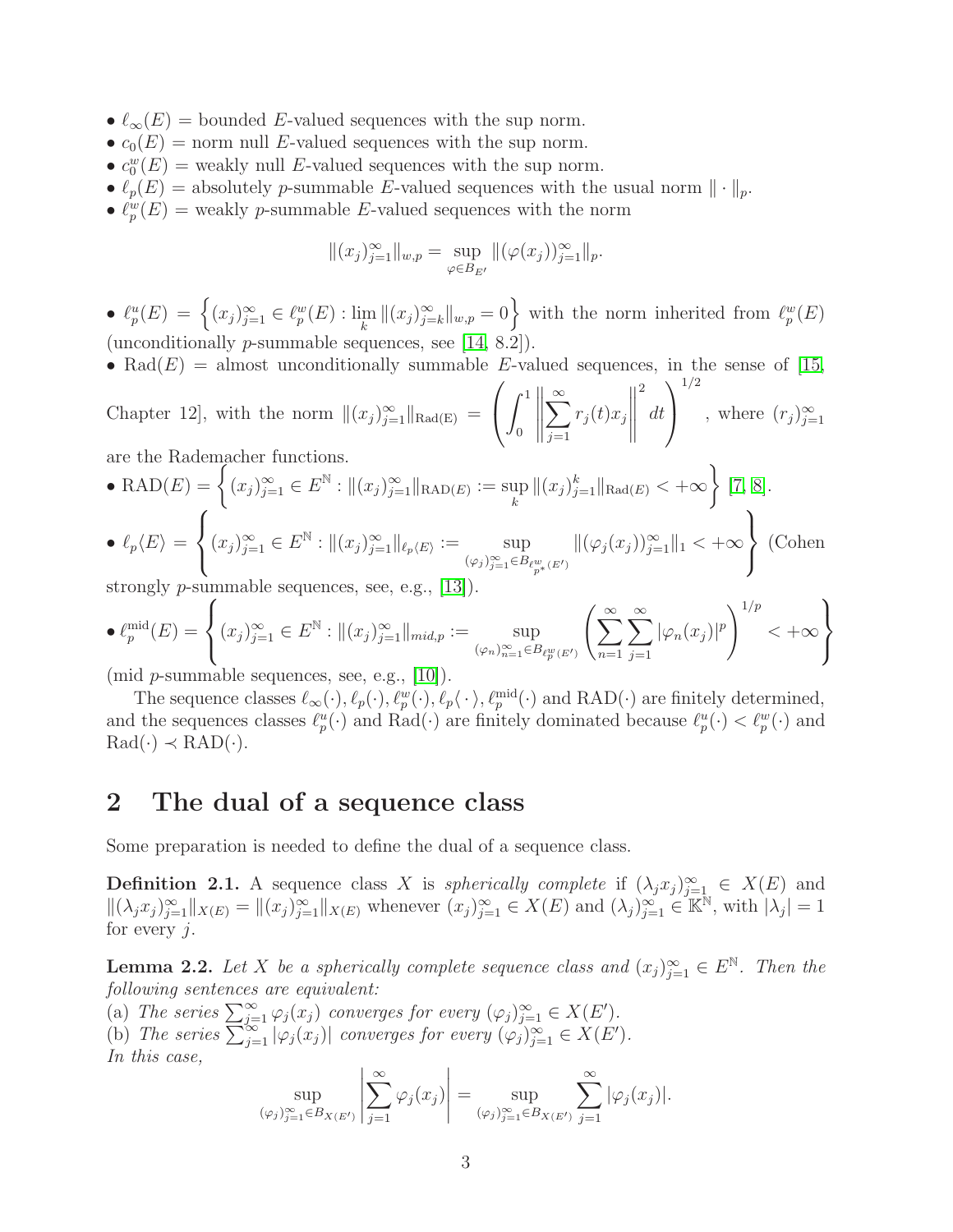*Proof.* The implication (b)  $\Rightarrow$  (a) and the corresponding inequality are immediate. Let us prove (a)  $\Rightarrow$  (b). Let  $(\psi_j)_{j=1}^{\infty}$  be the sequence defined by

$$
\psi_j = \begin{cases} \varphi_j, & \text{if } \varphi_j(x_j) \ge 0 \\ -\varphi_j, & \text{if } \varphi_j(x_j) < 0, \end{cases}
$$

in the real case, and  $\psi_j = \varphi_j e^{-i\theta_j}$  in the complex case, where  $\theta_j$  is the principal argument of  $\varphi_j(x_j)$ . In both cases, as X is spherically complete,  $(\psi_j)_{j=1}^{\infty} \in X(E')$  and  $(\psi_j)_{j=1}^{\infty} \in B_{X(E')}$ if  $(\varphi_j)_{j=1}^{\infty} \in B_{X(E')}$ . So,

$$
\sum_{j=1}^{\infty} |\varphi_j(x_j)| = \sum_{j=1}^{\infty} \psi_j(x_j)
$$

and we obtain (b). Moreover,

$$
\sup_{(\varphi_j)_{j=1}^{\infty}\in B_{X(E')}} \sum_{j=1}^{\infty} |\varphi_j(x_j)| = \sup_{(\psi_j)_{j=1}^{\infty}\in B_{X(E')}} \sum_{j=1}^{\infty} \psi_j(x_j) \le \sup_{(\psi_j)_{j=1}^{\infty}\in B_{X(E')}} \left| \sum_{j=1}^{\infty} \psi_j(x_j) \right|.
$$

 $\Box$ 

Now we are ready to define the dual of a sequence class.

Definition 2.3. The *dual* of a sequence class X is a rule that assigns to each Banach space  $E$  the following space of  $E$ -valued sequences:

$$
X^{\text{dual}}(E) = \left\{ (x_j)_{j=1}^{\infty} \text{ in } E : \sum_{j=1}^{\infty} \varphi_j(x_j) \text{ converges for every } (\varphi_j)_{j=1}^{\infty} \text{ in } X(E') \right\}.
$$

We proceed to investigate under what conditions  $X^{\text{dual}}$  a sequence class. It is immediate that  $X^{\text{dual}}(E)$  is a linear space of E-valued sequences with the usual coordinatewise operations and that  $c_{00}(E) \subseteq X^{\text{dual}}(E)$  for every E.

Proposition 2.4. *If* X *is a spherically complete sequence class, then the expression*

$$
\|(x_j)_{j=1}^\infty\|_{X^{\operatorname{dual}}(E)}:=\sup_{(\varphi_j)_{j=1}^\infty\in B_{X(E')}}\sum_{j=1}^\infty |\varphi_j(x_j)|
$$

*defines a complete norm on*  $X^{\text{dual}}(E)$  *and* 

<span id="page-3-0"></span>
$$
X^{\text{dual}}(E) \stackrel{1}{\hookrightarrow} \ell_{\infty}(E) \quad \text{for every Banach space } E. \tag{1}
$$

*Proof.* Given  $(x_j)_{j=1}^{\infty} \in X^{\text{dual}}(E)$ , as X is spherically complete, thanks to Lemma [2.2](#page-2-0) the series in the definition of  $X^{\text{dual}}(E)$  can replaced with the series  $\sum_{j=1}^{\infty} |\varphi_j(x_j)|$ . A standard closed graph argument gives the continuity of the operator

$$
T_{(x_j)_{j=1}^{\infty}}: X(E') \longrightarrow \ell_1 , T_{(x_j)_{j=1}^{\infty}}((\varphi_j)_{j=1}^{\infty}) = (\varphi_j(x_j))_{j=1}^{\infty}.
$$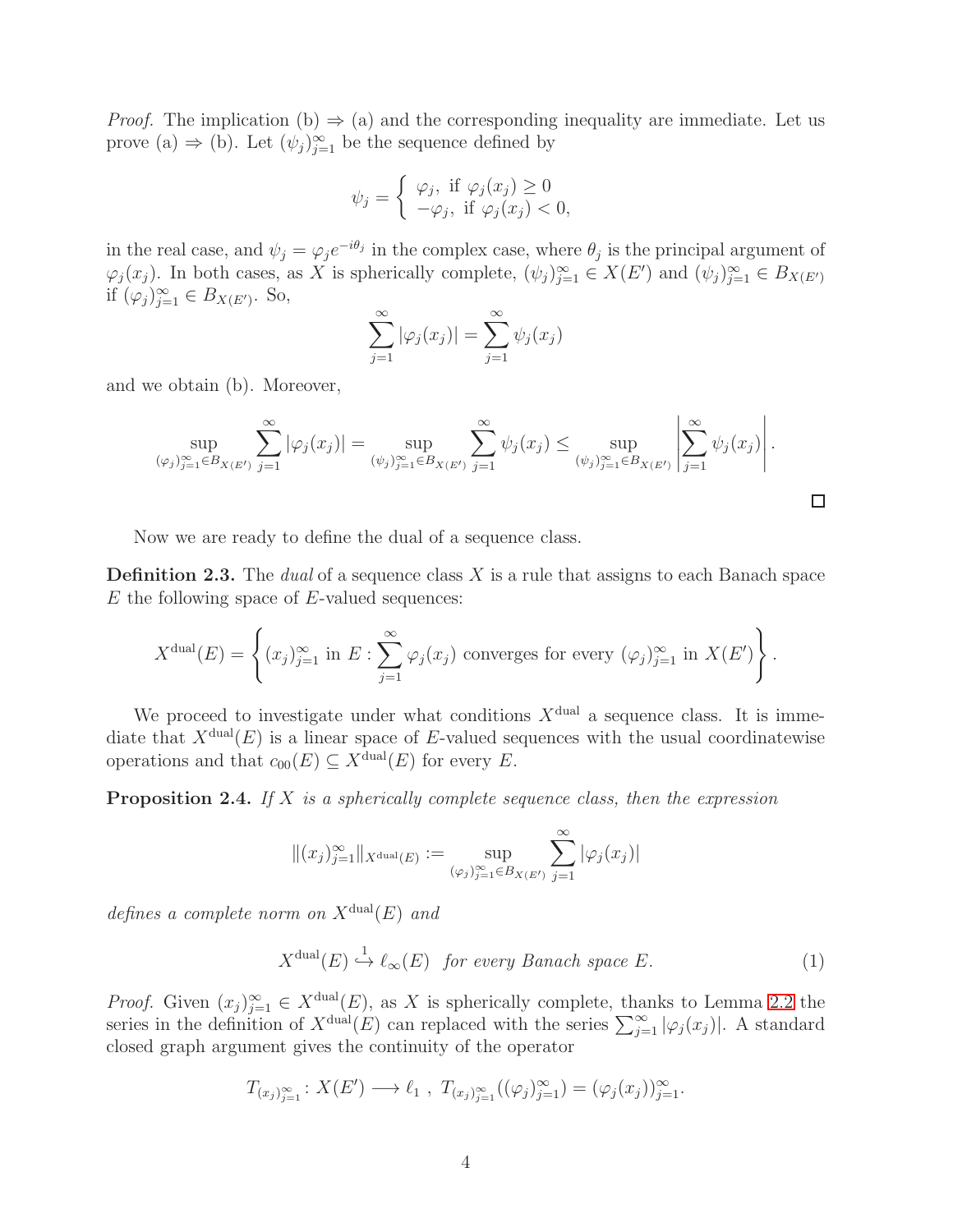Thus, the supremum in the definition of the dual norm is finite and the norm axioms follow easily. Since  $c_{00}(E') \subseteq X(E')$  and  $\|\varphi\| = \|\varphi \cdot e_j\|_{X(E')}$  for all  $\varphi \in E'$  and  $j \in \mathbb{N}$ ,

$$
||x_j|| = \sup_{\varphi \in B_{E'}} |\varphi(x_j)| \le \sup_{(\varphi_j)_{j=1}^{\infty} \in B_{X(E')}} \sum_{j=1}^{\infty} |\varphi_j(x_j)| = ||(x_j)_{j=1}^{\infty}||_{X^{\text{dual}}(E)},
$$

therefore  $X^{\text{dual}}(E) \stackrel{1}{\hookrightarrow} \ell_{\infty}(E)$ . The completeness of  $X^{\text{dual}}(E)$  follows by a straightforward argument using the completeness of  $E$  and the fact, guaranteed by  $(1)$ , that convergence in  $X^{\text{dual}}(E)$  implies coordinatewise convergence.  $\Box$ 

<span id="page-4-0"></span>Proposition 2.5. *Let* X *be a spherically complete sequence class. Then:* (a) Xdual *is a finitely determined and spherically complete sequence class.* (b) If X is linearly stable, then so is  $X^{\text{dual}}$ .

*Proof.* (a) Let  $j \in \mathbb{N}$ ,  $x \in E$  and  $\varphi \in E'$  be given. As  $x \cdot e_j \in X^{\text{dual}}(E)$  and  $\varphi \cdot e_j \in X(E')$ , writing  $(x_k)_{k=1}^{\infty} = x \cdot e_j$  and  $(\varphi_k)_{k=1}^{\infty} = \varphi \cdot e_j$ , we have  $x_j = x$ ,  $\varphi_j = \varphi$  and  $x_k = 0$  and  $\varphi_k = 0$ for  $k \neq j$ . Thus

$$
||x|| = \sup_{\varphi \in B_{E'}} |\varphi(x)| \le \sup_{(\varphi_k)_{k=1}^{\infty} \in B_{X(E')}} \sum_{k=1}^{\infty} |\varphi_k(x_k)| = ||(x_k)_{k=1}^{\infty}||_{X^{\text{dual}}(E)} = ||x \cdot e_j||_{X^{\text{dual}}(E)}.
$$

On the other hand,

$$
||x \cdot e_j||_{X^{\text{dual}}(E)} = ||(x_k)_{k=1}^{\infty}||_{X^{\text{dual}}(E)} = \sup_{(\varphi_k)_{k=1}^{\infty} \in B_{X(E')}} \sum_{k=1}^{\infty} |\varphi_k(x_k)|
$$
  

$$
\leq \sup_{(\varphi_k)_{k=1}^{\infty} \in B_{X(E')}} \sum_{k=1}^{\infty} ||\varphi_k|| \cdot ||x_k|| = \sup_{(\varphi_k)_{k=1}^{\infty} \in B_{X(E')}} ||\varphi_j|| \cdot ||x|| = ||x||,
$$

proving that  $||x \cdot e_j||_{X^{\text{dual}}(E)} = ||x||_E$ . This was all that was left to prove that  $X^{\text{dual}}$  is a sequence class. For a sequence  $(x_j)_{j=1}^{\infty} \in E^{\mathbb{N}},$ 

$$
\sup_{k} \|(x_{j})_{j=1}^{k}\|_{X^{\text{dual}}(E)} = \sup_{k} \sup_{(\varphi_{j})_{j=1}^{\infty} \in B_{X(E')}} \sum_{j=1}^{k} |\varphi_{j}(x_{j})|
$$
  

$$
= \sup_{(\varphi_{j})_{j=1}^{\infty} \in B_{X(E')}} \sup_{k} \sum_{j=1}^{k} |\varphi_{j}(x_{j})| = \|(x_{j})_{j=1}^{\infty}\|_{X^{\text{dual}}(E)},
$$

from which it follows that  $X^{\text{dual}}$  is finitely determined.

Let  $(x_j)_{j=1}^{\infty} \in X^{\text{dual}}(E)$ ,  $(\lambda_j)_{j=1}^{\infty} \in \mathbb{K}^{\mathbb{N}}$  with  $|\lambda_j|=1$  for every  $j \in \mathbb{N}$ , and  $(\varphi_j)_{j=1}^{\infty} \in X(E')$ be given. Since  $(\lambda_j \varphi_j)_{j=1}^{\infty} \in X(E')$ ,

$$
\sum_{j=1}^{\infty} |\varphi_j(\lambda_j x_j)| = \sum_{j=1}^{\infty} |(\lambda_j \varphi_j)(x_j)| < \infty,
$$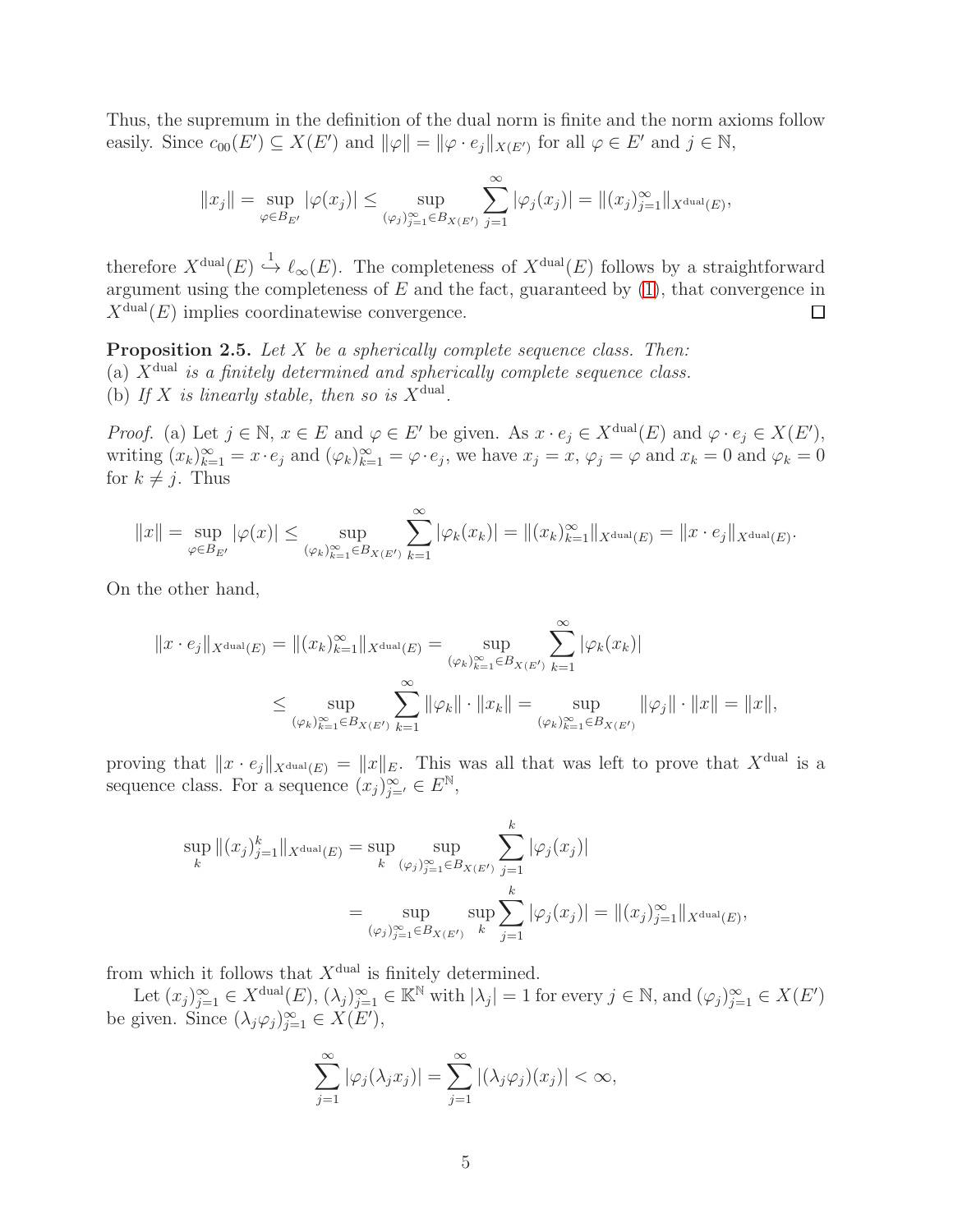what gives us that  $(\lambda_j x_j)_{j=1}^{\infty} \in X^{\text{dual}}(E)$ . And since  $\|(\lambda_j \varphi_j)_{j=1}^{\infty}\|_{X(E')} = \|(\varphi_j)_{j=1}^{\infty}\|_{X(E')}$ ,

$$
\begin{aligned} \|(\lambda_j x_j)_{j=1}^{\infty} \|_{X^{\text{dual}}(E)} &= \sup_{(\varphi_j)_{j=1}^{\infty} \in B_{X(E')}} \sum_{j=1}^n |\varphi_j(\lambda_j x_j)| \\ &= \sup_{(\varphi_j)_{j=1}^{\infty} \in B_{X(E')}} \sum_{j=1}^n |(\lambda_j \varphi_j)(x_j)| = \| (x_j)_{j=1}^{\infty} \|_{X^{\text{dual}}(E)} .\end{aligned}
$$

So,  $X^{\text{dual}}$  is spherically complete.

(b) Let  $T \in \mathcal{L}(E; F)$  and  $(\varphi_j)_{j=1}^{\infty} \in X(F')$  be given. By the linear stability of X we have  $(T'(\varphi_j))_{j=1}^{\infty} = (\varphi_j \circ T)_{j=1}^{\infty} \in X(E')$  and

$$
\left\| \widehat{T}'((\varphi_j)_{j=1}^{\infty}) \right\|_{X(E')} = \left\| (T'(\varphi_j))_{j=1}^{\infty} \right\|_{X(E')} \leq \|T'\| \cdot \|(\varphi_j)_{j=1}^{\infty} \|_{X(F')} ,
$$

what gives  $\|(\varphi_j \circ T)_{j=1}^{\infty}\|_{X(E')} \leq \|T\| \cdot \|(\varphi_j)_{j=1}^{\infty}\|_{X(F')}$ . So, for every  $(x_j)_{j=1}^{\infty} \in X^{\text{dual}}(E)$ ,

$$
\left\| \widehat{T}((x_j)_{j=1}^{\infty}) \right\|_{X^{\text{dual}}(F)} = \left\| (T(x_j))_{j=1}^{\infty} \right\|_{X^{\text{dual}}(F)} = \sup_{(\varphi_j)_{j=1}^{\infty} \in B_{X(F')}} \sum_{j=1}^{\infty} |\varphi_j(T(x_j))|
$$
  

$$
= \|T\| \cdot \sup_{(\varphi_j)_{j=1}^{\infty} \in B_{X(F')}} \sum_{j=1}^{\infty} \left| \left( \frac{\varphi_j \circ T}{\|T\|} \right) (x_j) \right|
$$
  

$$
\leq \|T\| \cdot \sup_{(\psi_j)_{j=1}^{\infty} \in B_{X(E')}} \sum_{j=1}^{\infty} |\psi_j(x_j)| = \|T\| \cdot \left\| (x_j)_{j=1}^{\infty} \right\|_{X^{\text{dual}}(E)}
$$

Now the equality  $\left\|\widehat{T}\right\| = \|T\|$  follows easily.

<span id="page-5-0"></span>Example 2.6. We give some examples of sequence classes that fit in this framework and some of its duals. We shall return to some of these examples later.

The notation  $\ell_p(\cdot)$  dual( $\cdot$ ) is quite cumbersome, so we shall write  $\ell_p^{\text{dual}}(\cdot)$  instead. Accordingly, we write  $(\ell_p^w)^{\text{dual}}(\cdot)$ ,  $(\ell_p^u)^{\text{dual}}(\cdot)$  and so on.

(a) All sequence classes in Example [1.1,](#page-1-0) but  $Rad(\cdot)$  and  $RAD(\cdot)$ , are spherically complete. (b) For any Banach space E and  $1 \leq p < \infty$ ,

$$
\ell_p^{\text{dual}}(E) = \left\{ (x_j)_{j=1}^{\infty} \text{ in } E : \sum_{j=1}^{\infty} |\varphi_j(x_j)| < \infty \text{ for every } (\varphi_j)_{j=1}^{\infty} \in \ell_p(E') \right\}.
$$

To avoid unnecessary computations, we wait until Example [2.11](#page-9-0) to establish that, as expected,  $\ell_p^{\text{dual}}(\cdot) = \ell_{p^*}(\cdot)$ .

(c) Again as expected, let us check that  $\ell_1^{\text{dual}}(\cdot) = \ell_\infty(\cdot)$ . Given a Banach space E,  $(x_j)_{j=1}^{\infty} \in \ell_j^{\text{dual}}(E), k \in \mathbb{N}$  and  $\varphi \in B_{E'}$ , it is clear that the sequence  $\varphi \cdot e_k =: (\tilde{\varphi}_j)_{j=1}^{\infty}$ belongs to  $B_{\ell_1(E')}$ . So,

$$
||x_k|| = \sup_{\varphi \in B_{E'}} |\varphi(x_k)| = \sup_{\varphi \in B_{E'}} \sum_{j=1}^{\infty} |\widetilde{\varphi}_j(x_j)| \le \sup_{(\varphi_j)_{j=1}^{\infty} \in B_{\ell_1(E')}} \sum_{j=1}^{\infty} |\varphi_j(x_j)| = ||(x_j)_{j=1}^{\infty}||_{\ell_1^{\text{dual}}(E)}.
$$

.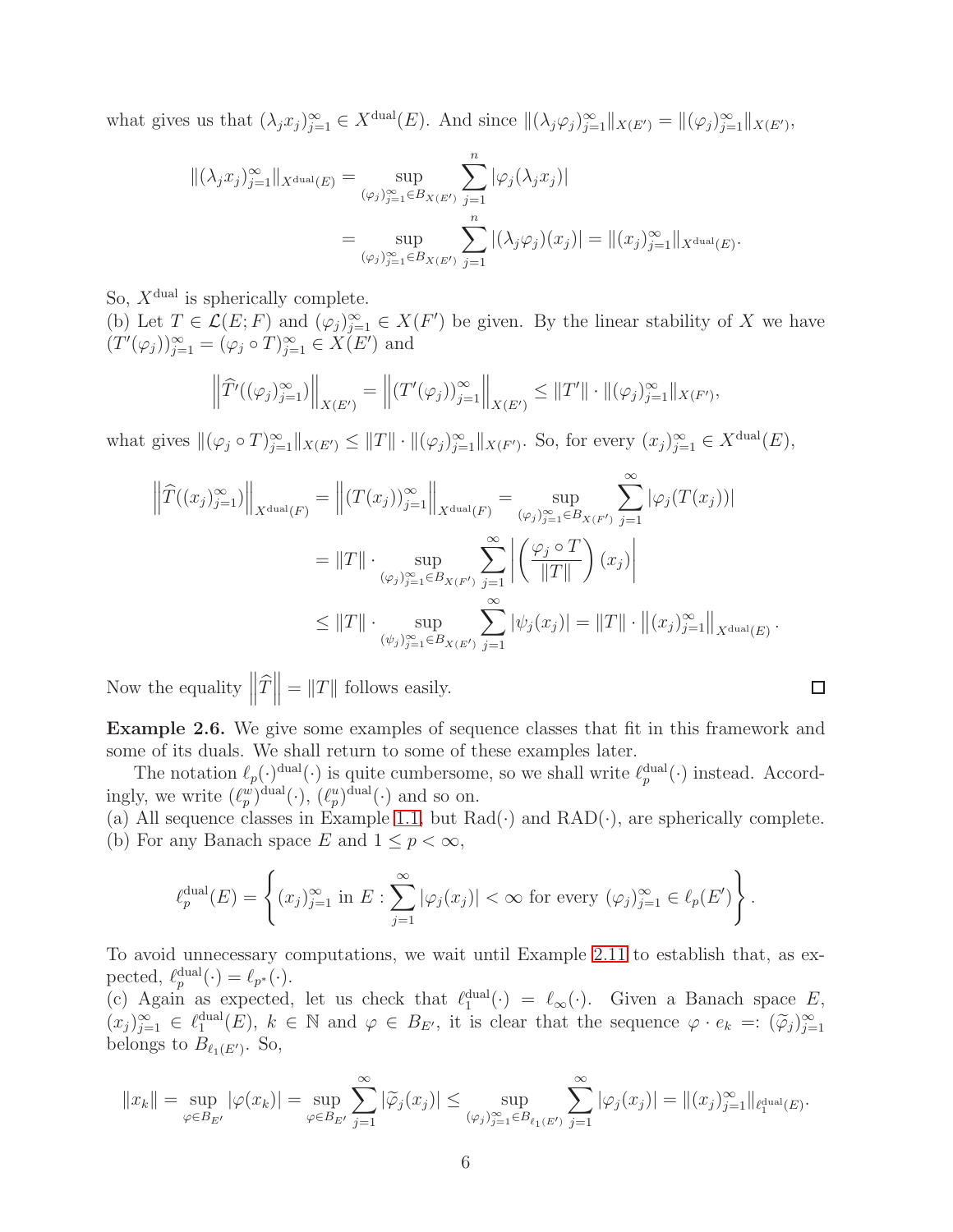Thus  $(x_j)_{j=1}^{\infty} \in \ell_{\infty}(E)$  and the underlying norm inequality follows. The reverse inclusion/norm inequality is clear.

(d) Let us check that, unexpectedly,  $\ell_{\infty}^{\text{dual}}(\cdot) = \ell_1(\cdot)$ . Given a Banach space E and  $(x_j)_{j=1}^{\infty} \in \ell_{\infty}^{\text{dual}}(E)$ , we have  $\sum_{j=1}^{\infty} \varphi_j(x_j)$  convergent for every  $(\varphi_j)_{j=1}^{\infty} \in \ell_{\infty}(E')$ . For each  $j \in \mathbb{N}$ , take  $\varphi_j \in E'$  such that  $\varphi_j(x_j) = ||x_j||$  and  $||\varphi_j|| = 1$ . Then  $(\varphi_j)_{j=1}^{\infty} \in \ell_\infty(E')$ , so

$$
\sum_{j=1}^{\infty} ||x_j|| = \sum_{j=1}^{\infty} \varphi_j(x_j) < \infty,
$$

proving that  $(x_j)_{j=1}^\infty \in \ell_1(E)$ . Conversely, if  $(x_j)_{j=1}^\infty \in \ell_1(E)$ , then for every  $(\varphi_j)_{j=1}^\infty \in$  $\ell_{\infty}(E'),$ 

$$
\sum_{j=1}^{\infty} |\varphi_j(x_j)| \leq \sum_{j=1}^{\infty} ||\varphi_j|| \cdot ||x_j|| \leq \left(\sup_k ||\varphi_k||\right) \cdot \sum_{j=1}^{\infty} ||x_j||
$$
  
=  $||(\varphi_j)_{j=1}^{\infty}||_{\ell_{\infty}(E')} \cdot ||(x_j)_{j=1}^{\infty}||_{\ell_1(E)} < \infty.$ 

This proves that  $\sum_{j=1}^{\infty} \varphi_j(x_j)$  converges for every  $(\varphi_j)_{j=1}^{\infty} \in \ell_\infty(E')$ , that is,  $(x_j)_{j=1}^{\infty} \in$  $\ell_{\infty}^{\text{dual}}(E)$ . The norm equality  $\|\cdot\|_{\ell_{\infty}^{\text{dual}}(E)} = \|\cdot\|_{\ell_1(E)}$  is immediate.

(e) It follows immediately from the respective definitions that  $(\ell_p^w)^{\text{dual}}(\cdot) = \ell_{p^*}\langle \cdot \rangle$ .

(f) Our dual procedure gives new sequence classes. For instance, we can define the (finitely determined, spherically complete and linearly stable) sequence class  $\ell_p^{\text{mid}} \langle \cdot \rangle$  by

$$
\ell_p^{\text{mid}} \langle E \rangle := (\ell_p^{\text{mid}})^{\text{dual}}(E)
$$
  
= 
$$
\left\{ (x_j)_{j=1}^{\infty} \text{ in } E : \sum_{j=1}^{\infty} |\varphi_j(x_j)| < \infty \text{ for every } (\varphi_j)_{j=1}^{\infty} \text{ in } \ell_p^{\text{mid}}(E') \right\}.
$$

It is not difficult to prove that  $\ell_p\langle E\rangle \stackrel{1}{\hookrightarrow} \ell_p^{\text{mid}}\langle E\rangle \stackrel{1}{\hookrightarrow} \ell_p(E)$  for any Banach space E and every  $1 < p < \infty$ . We know that  $\ell_1 \langle E \rangle = \ell_1(E)$  and therefore  $\ell_1 \langle E \rangle = \ell_1^{\text{mid}} \langle E \rangle = \ell_1(E)$ .

Our next aim is to prove the duality  $X^{\text{dual}}(E') = X(E)'$ . Some preparatory work in order.

Definition 2.7. A sequence class X is said to be *finitely injective* if

<span id="page-6-0"></span>
$$
\|(x_j)_{j=1}^k\|_{X(E)} \le \|(i(x_j))_{j=1}^k\|_{X(F)}\tag{2}
$$

whenever  $i: E \longrightarrow F$  is a metric injection,  $k \in \mathbb{N}$  and  $x_1, \ldots, x_k \in E$ .

It is clear that if X is also linearly stable, then we have an equality in  $(2)$ .

**Example 2.8.** The sequence classes  $c_0(\cdot), \ell_\infty(\cdot), \ell_p(\cdot), \ell_p^u(\cdot)$  and  $\ell_p^w(\cdot)$  are finitely injective.

The following elementary lemma will be helpful soon.

<span id="page-6-1"></span>**Lemma 2.9.** Let  $J: A \longrightarrow B$  and  $I: B \longrightarrow A$  be maps between linear spaces such that J is linear and injective and  $I|_{J(A)} = J^{-1}$ . Then J is surjective if and only if I is injective.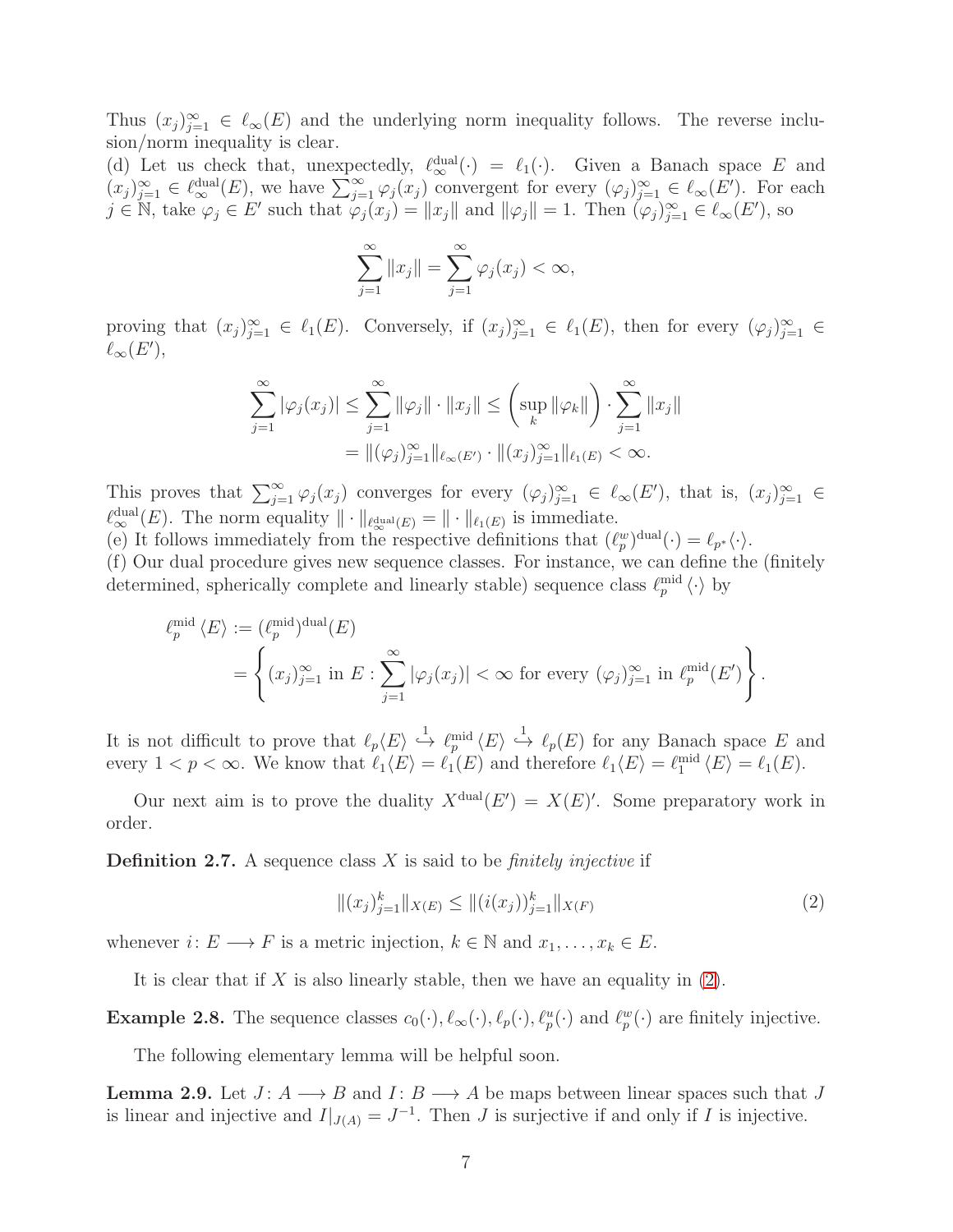<span id="page-7-0"></span>Theorem 2.10. *Let* E *be a Banach space and* X *be a linearly stable, finitely dominated and spherically complete sequence class. Then* (a) *The map*

$$
J: X^{\text{dual}}(E') \longrightarrow X(E)' , J\left( (\varphi_j)_{j=1}^{\infty} \right) \left( (x_j)_{j=1}^{\infty} \right) = \sum_{j=1}^{\infty} \varphi_j(x_j), \tag{3}
$$

*is a well defined, injective continuous linear operator.*

*Suppose that, in addition,* X *is finitely injective. Then:*

(b) *J* is an isometric isomorphism from  $X^{\text{dual}}(E')$  onto a complemented subspace of  $X(E)'$ . (c) *J* is an isometric isomorphism from  $X^{\text{dual}}(E')$  onto  $X(E)'$  if and only if  $c_{00}(E)$  is dense *in*  $X(E)$ *.* 

*Proof.* (a) Given  $(\varphi_j)_{j=1}^{\infty} \in X^{\text{dual}}(E')$ , the series  $\sum_{j=1}^{\infty} \psi_j(\varphi_j)$  converges for every  $(\psi_j)_{j=1}^{\infty} \in X$  $X(E'')$ . As X is linearly stable, considering the canonical embedding  $J_E: E \longrightarrow E''$ , for any  $(x_j)_{j=1}^{\infty} \in X(E)$  we have  $(J_E(x_j))_{j=1}^{\infty} \in X(E'')$  and, in particular,

<span id="page-7-1"></span>
$$
\sum_{j=1}^{\infty} \varphi_j(x_j) = \sum_{j=1}^{\infty} J_E(x_j)(\varphi_j)
$$
 converges.

So, the operator  $J((\varphi_j)_{j=1}^{\infty})$  is well-defined, and its linearity is obvious. Calling on the linear stability of  $X$  once again, we have

$$
\left| \sum_{j=1}^{n} \varphi_{j}(x_{j}) \right| = \left\| (x_{j})_{j=1}^{\infty} \right\|_{X(E)} \cdot \sum_{j=1}^{n} \left| \varphi_{j} \left( \frac{x_{j}}{\left\| (x_{j})_{j=1}^{\infty} \right\|_{X(E)}} \right) \right|
$$
  
\n
$$
\leq \left\| (x_{j})_{i=1}^{\infty} \right\|_{X(E)} \cdot \sup_{(y_{j})_{i=1}^{\infty} \in B_{X(E)}} \sum_{j=1}^{n} |\varphi_{j}(y_{j})|
$$
  
\n
$$
= \left\| (x_{j})_{i=1}^{\infty} \right\|_{X(E)} \cdot \sup_{(y_{j})_{i=1}^{\infty} \in B_{X(E)}} \sum_{j=1}^{n} |J_{E}(y_{j})(\varphi_{j})|
$$
  
\n
$$
\leq \left\| (x_{j})_{i=1}^{\infty} \right\|_{X(E)} \cdot \sup_{(\psi_{j})_{i=1}^{\infty} \in B_{X(E'')}} \sum_{j=1}^{n} |\psi_{j}(\varphi_{j})|
$$
  
\n
$$
= \left\| (x_{j})_{j=1}^{\infty} \right\|_{X(E)} \cdot \left\| (\varphi_{j})_{j=1}^{n} \right\|_{X^{\text{dual}}(E')}
$$

for all  $n \in \mathbb{N}$  and  $0 \neq (x_j)_{j=1}^{\infty} \in X(E)$ . Since X<sup>dual</sup> is finitely determined, it follows that  $J((\varphi_j)_{j=1}^\infty)$  is continuous. Therefore the operator J is well-defined, linear (obvious) and continuous with  $||J|| \leq 1$ . The injectivity of J follows easily.

(b) Let  $I_j: E \longrightarrow X(E)$  the mapping given by  $I_j(x) = x \cdot e_j$  and  $I: X(E)' \longrightarrow X^{\text{dual}}(E')$ the operator given by  $I(\varphi) = (\varphi \circ I_j)_{j=1}^{\infty}$ . Let us prove that I is well-defined. Given  $(\psi_j)_{j=1}^{\infty} \in X(E'')$ , for  $n \in \mathbb{N}$  consider  $M = \text{span}\{\psi_1, \ldots, \psi_n\}, N = \text{span}\{\varphi \circ I_1, \ldots, \varphi \circ I_n\}$ and the identity operator  $id_{E''} \in \mathcal{L}(E''; E'')$ . Using the Weak Principle of Local Reflexivity [\[14,](#page-15-1) p. 73], for every  $\delta > 0$  there is an operator  $S \in \mathcal{L}(M, E)$  such that

$$
\left\|S\right\|\leq (1+\delta)\left\|\mathrm{id}_{E''}\right\|_M\right\|=1+\delta
$$
 and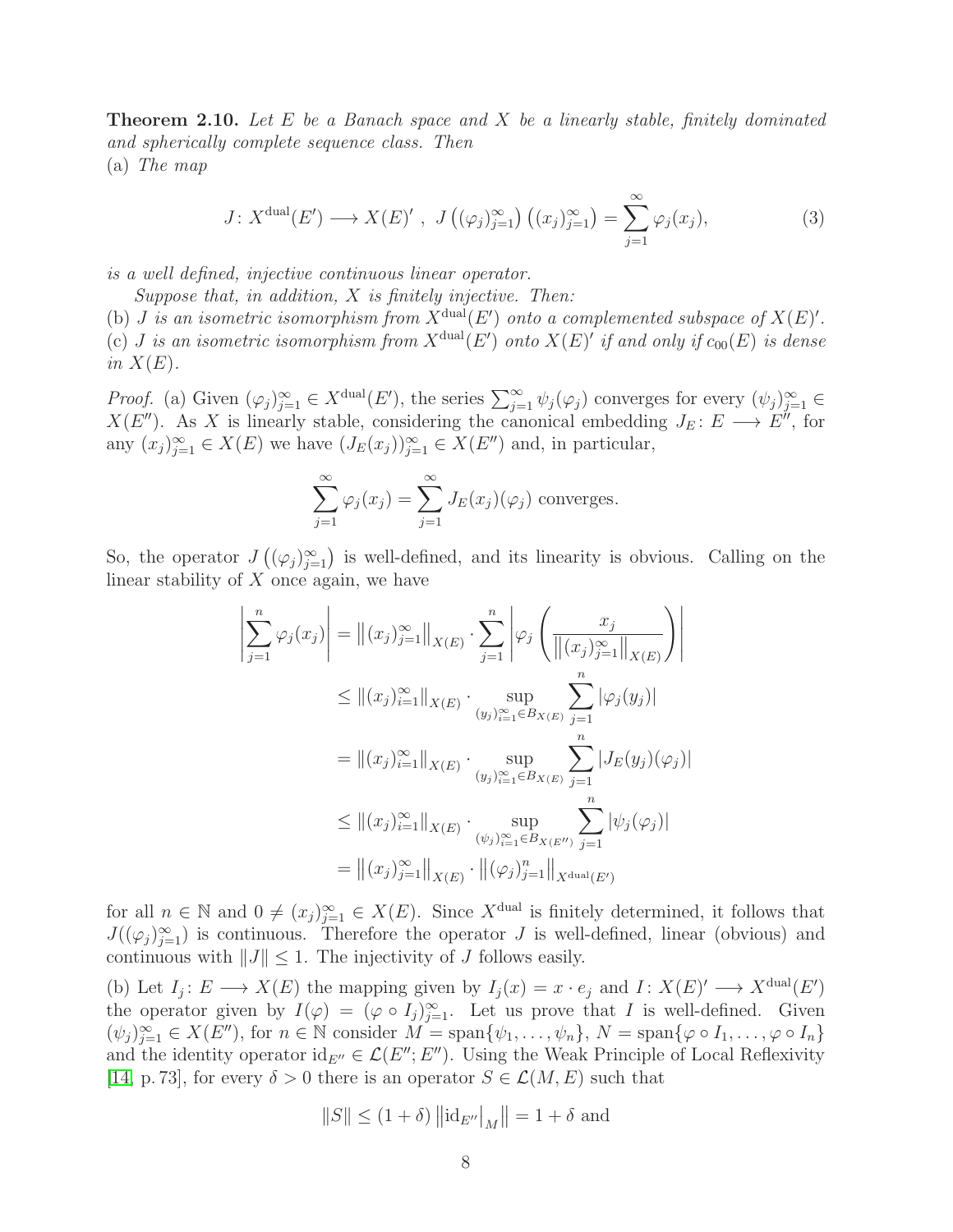$$
\psi_j(\varphi \circ I_j) = (\varphi \circ I_j)(S(\psi_j)),
$$

for every  $j = 1, \ldots, n$ . Taking  $\lambda_j = e^{-i\theta_j}$ , where  $\theta_j$  is the principal argument of  $(\varphi \circ$  $I_j$ )( $S(\psi_j)$ ), using the assumptions on X we get

$$
\sum_{j=1}^{n} |\psi_j(\varphi \circ I_j)| = \sum_{j=1}^{n} |(\varphi \circ I_j)(S(\psi_j))| = \sum_{j=1}^{n} (\varphi \circ I_j)(S(\psi_j))\lambda_j
$$
  
= 
$$
\sum_{j=1}^{n} (\varphi \circ I_j)(S(\lambda_j \psi_j)) = \sum_{j=1}^{n} \varphi(S(\lambda_j \psi_j) \cdot e_j)
$$
  
= 
$$
\varphi((S(\lambda_j \psi_j))_{j=1}^n) \le ||\varphi|| \cdot ||S|| \cdot ||(\lambda_j \psi_j)_{j=1}^n||_{X(M)}
$$
  
= 
$$
||\varphi|| \cdot ||S|| \cdot ||(\lambda_j \psi_j)_{j=1}^n||_{X(E'')} \le ||\varphi|| (1 + \delta) ||(\psi_j)_{j=1}^n||_{X(E'')}.
$$

Now, taking the supremum on n, making  $\delta \longrightarrow 0$  and using that X is finitely dominated, we obtain

$$
\sum_{j=1}^{\infty} |\psi_j(\varphi \circ I_j)| \le ||\varphi|| \cdot ||(\psi_j)_{j=1}^{\infty}||_{X(E'')}
$$

for every  $(\psi_j)_{j=1}^{\infty} \in X(E'')$ , from which we conclude that I is well-defined. Clearly I is linear and the inequality immediately above gives  $||I(\varphi)||_{X^{\text{dual}}(E')} \leq ||\varphi||$ , from which the continuity of I follows. From  $J \circ I = id_{J(X^{\text{dual}}(E'))}$  and

$$
\|\varphi\| = \|J \circ I(\varphi)\| = \|J(I(\varphi))\| \le \|I(\varphi)\|_{X^{\text{dual}}(E')} \le \|\varphi\|,
$$

we conclude that  $J(X^{\text{dual}}(E'))$  is a complemented subspace of  $X(E)'$  isometrically isomorphic to  $X^{\text{dual}}(E')$ .

(c) In both implications we use the well known consequence of the Hahn-Banach Theorem that a linear subspace  $M$  of a normed space  $E$  is dense if and only if the only functional  $\varphi \in E'$  such that  $\varphi|_M = 0$  is  $\varphi = 0$ .

Suppose that  $J: X^{\text{dual}}(E') \longrightarrow X(E)'$  is surjective. So, given a functional  $\varphi \neq 0$  in  $X(E)'$  there is a non-zero sequence  $(\varphi_j)_{j=1}^{\infty} \in X^{\text{dual}}(E')$  such that  $J((\varphi_j)_{j=1}^{\infty}) = \varphi$ . Let  $0 \neq x \in E$  and  $j_0 \in \mathbb{N}$  be such that  $\varphi_j(x) \neq 0$ . Thus, writing  $(x_k)_{k=1}^\infty = x \cdot e_j$ , we have

$$
\varphi(x \cdot e_j) = \sum_{j=1}^{\infty} \varphi_k(x_k) = \varphi_j(x) \neq 0,
$$

therefore  $\varphi|_{c_{00}(E)} \neq 0$ , proving that the only functional in  $X(E)'$  that vanishes in  $c_{00}(E)$  is  $\varphi = 0$ . Conversely, by Lemma [2.9](#page-6-1) it is enough to check that the map I defined above is injective if  $c_{00}(E)$  is dense in  $X(E)$ . To do so, let  $\varphi \in X(E)'$  be such that  $I(\varphi) = 0$ . Thus

$$
(\varphi \circ I_j)_{j=1}^{\infty} = 0 \Longrightarrow \varphi \circ I_j(x) = 0 \text{ for all } x \in E \text{ and } j \in \mathbb{N}
$$

$$
\Longrightarrow \varphi(x \cdot e_j) = 0 \text{ for all } x \in E \text{ and } j \in \mathbb{N} \Longrightarrow \varphi|_{c_{00}(E)} = 0.
$$

The denseness  $c_{00}(E)$  in  $X(E)$  implies that  $\varphi = 0$ .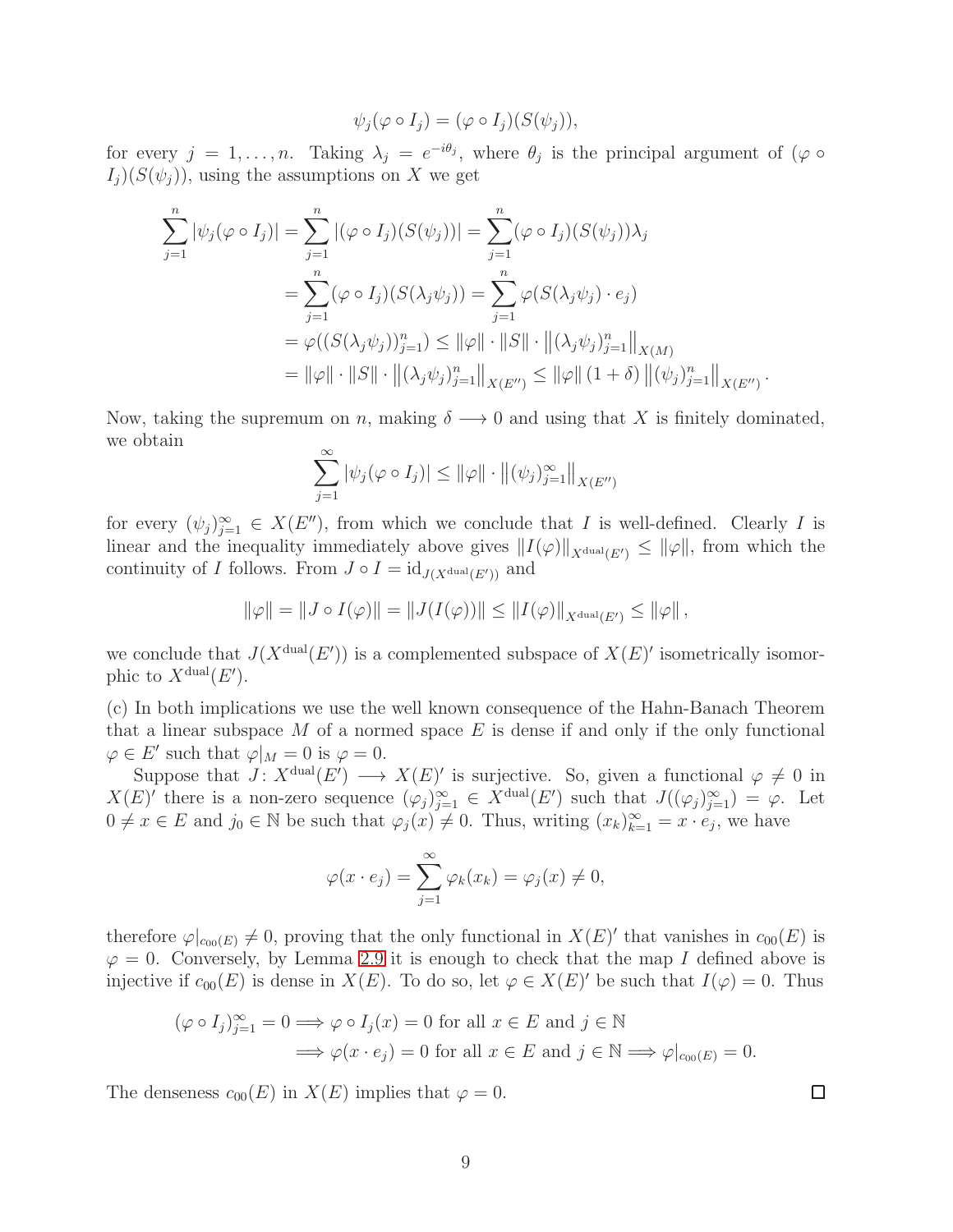Naturally enough, from now on a finitely dominated, linearly stable, finitely injective and spherically complete sequence class X such that  $c_{00}(E)$  is dense in  $X(E)$  for every E shall be referred to as a *dual-representable sequence class*.

<span id="page-9-0"></span>Example 2.11. Here we show that Theorem [2.10](#page-7-0) recovers well known dualities and provides new ones.

(a) For  $1 < p < \infty$ , the sequence class  $\ell_p(\cdot)$  is dual-representable, so

$$
\ell_p^{\text{dual}}(E') = (\ell_p(E))' = \ell_{p^*}(E')
$$

isometrically for any Banach space  $E$ , where the first equality follows from Theorem [2.10](#page-7-0) and the second is well known. Interchanging p and  $p*$  in the second equality above, applying the Hahn-Banach Theorem and bearing Example [2.6\(](#page-5-0)b) in mind, we have

$$
||(x_j)_{j=1}^{\infty}||_{p^*} = \sup_{(\varphi_j)_{j=1}^{\infty} \in B_{\ell_p(E')}} \sum_{j=1}^{\infty} |\varphi_j(x_j)| = ||(x_j)_{j=1}^{\infty}||_{\ell_p^{\text{dual}}(E)}
$$

for every  $(x_j)_{j=1}^{\infty} \in E^{\mathbb{N}}$ . This shows that, as expected,  $\ell_p^{\text{dual}}(\cdot) = \ell_{p^*}(\cdot)$ . (b) The formula  $\ell_1^{\text{dual}}(\cdot) = \ell_\infty(\cdot)$  proved in Example [2.6\(](#page-5-0)c) can be recovered for dual spaces: since the sequence class  $\ell_1(\cdot)$  is dual-representable,

$$
\ell_1^{\text{dual}}(E') = (\ell_1(E))' = \ell_\infty(E')
$$

isometrically for any Banach space  $E$ , where the first equality follows from Theorem [2.10](#page-7-0) and the second is well known.

(c) For  $1 \leq p < \infty$ , the sequence class  $\ell_p^u(\cdot)$  is dual-representable, so

$$
(\ell_p^u)^{\text{dual}}(E') = (\ell_p^u(E))' = \ell_{p^*} \langle E' \rangle = (\ell_p^w)^{\text{dual}}(E')
$$

isometrically for any Banach space  $E$ , where the first equality follows from Theorem [2.10,](#page-7-0) the second can be proved by standard arguments (see [\[4,](#page-14-7) [12\]](#page-15-10)), and the third comes from Example [2.6\(](#page-5-0)e). We do not know if  $(\ell_p^u)^{\text{dual}}(\cdot) = (\ell_p^w)^{\text{dual}}(\cdot)$ .

(d) The sequence class  $\ell_p^w(\cdot)$ ,  $1 \leq p < \infty$ , is not dual-representable, but from Theorem [2.10\(](#page-7-0)b) and Example [2.6\(](#page-5-0)e) we conclude that  $\ell_{p^*} \langle E' \rangle = (\ell_p^w)^{\text{dual}}(E')$  is a complemented subspace of  $\ell_p^w(E)'$ , for every Banach space E.

# 3 Adjoints and second adjoints

Let  $T' \in \mathcal{L}(F'; E')$  be the adjoint of the operator  $T \in \mathcal{L}(E; F)$  and let X, Y be sequence classes. The main purpose of this section is to establish when the implications below hold with the corresponding norm inequalities:

<span id="page-9-1"></span>
$$
T \in \mathcal{L}_{X;Y}(E; F) \iff T' \in \mathcal{L}_{Y^{\text{dual}};X^{\text{dual}}}(F'; E'),
$$
  
\n
$$
T' \in \mathcal{L}_{X;Y}(F'; E') \iff T \in \mathcal{L}_{Y^{\text{dual}};X^{\text{dual}}}(E; F).
$$
\n(4)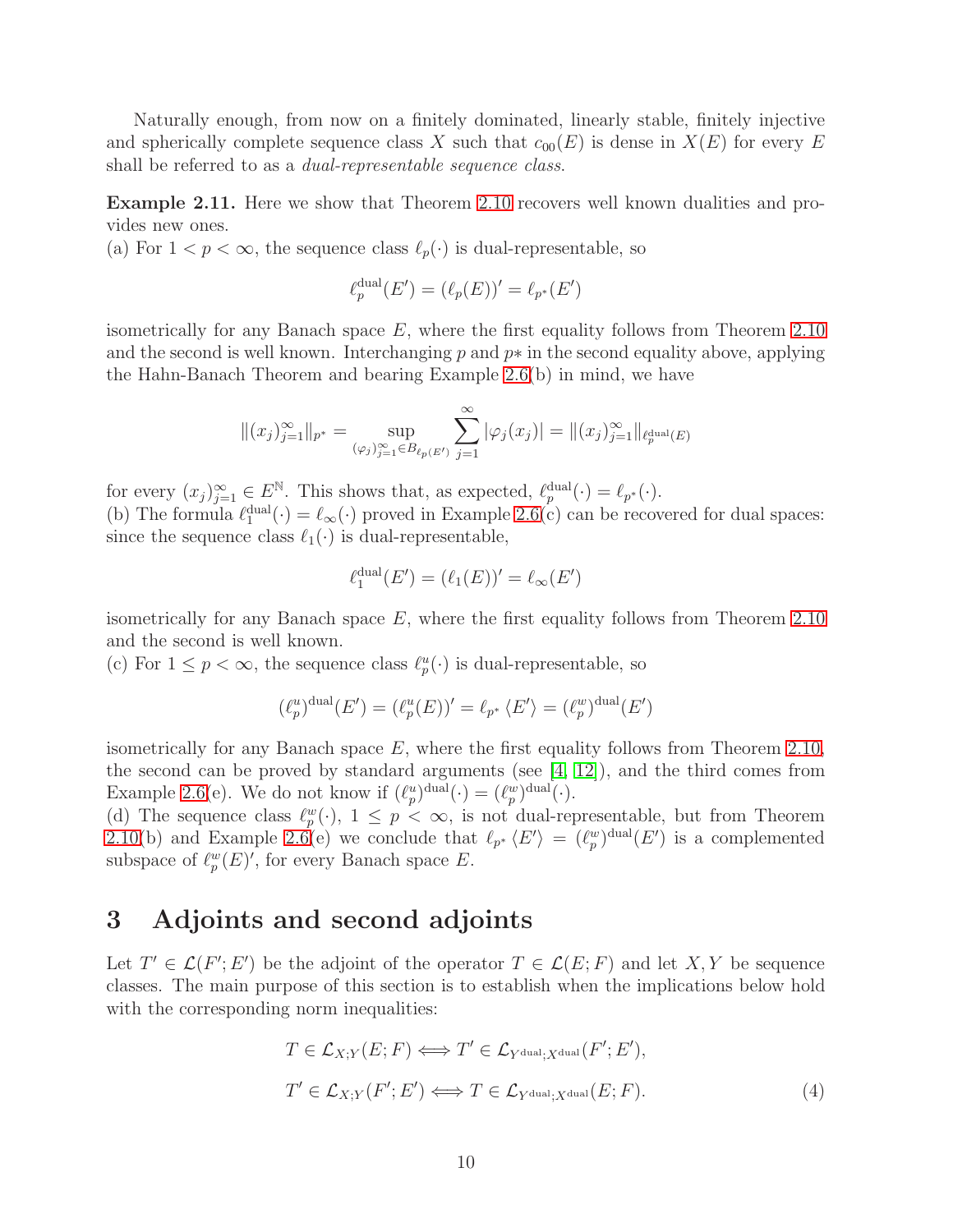These implications will be proved with the help of Theorem [2.10.](#page-7-0) A consequence regarding the equivalence  $T \in \mathcal{L}_{X,Y}(E;F) \iff T'' \in \mathcal{L}_{X,Y}(E'';F'')$  and illustrative examples shall be provided.

Let us proceed to establish the first implications. Given a sequence class  $X$ , since  $X^{\text{dual}}$ is a sequence class itself, we can compute its dual  $(X^{\text{dual}})^{\text{dual}}$ : for a sequence  $(x_j)_{j=1}^{\infty}$  in a Banach space  $E$ ,

$$
(x_j)_{j=1}^{\infty} \in (X^{\text{dual}})^{\text{dual}}(E) \Longleftrightarrow \sum_{j=1}^{\infty} x'_j(x_j) \text{ converges for every } (x'_j)_{j=1}^{\infty} \in X^{\text{dual}}(E')
$$

$$
\Longleftrightarrow \sum_{j=1}^{\infty} x'_j(x_j) \text{ converges for every } (x'_j)_{j=1}^{\infty} \subseteq E' \text{ such that}
$$

$$
\sum_{j=1}^{\infty} x''_j(x'_j) \text{ converges for every } (x''_j)_{j=1}^{\infty} \in X(E'').
$$

In the same fashion of the canonical embedding  $E \stackrel{1}{\hookrightarrow} E''$ , we have the following:

<span id="page-10-1"></span>Proposition 3.1. *If* X *is a linearly stable and spherically complete sequence class, then*  $X(E) \stackrel{1}{\hookrightarrow} (X^{\text{dual}})(E)$  *for every Banach space E*.

*Proof.* Let  $(x_j)_{j=1}^{\infty} \in X(E)$  be given. Consider  $(x'_j)_{j=1}^{\infty}$  in E' such that  $\sum_{j=1}^{\infty}$  $j=1$  $x''_j(x'_j)$  converges for every  $(x''_j)_{j=1}^{\infty} \in X(E'')$ . Since X is linearly stable, we have  $(J_E(x_j))_{j=1}^{\infty} \in X(E'')$ , so

$$
\sum_{j=1}^{\infty} x'_j(x_j) = \sum_{j=1}^{\infty} J_E(x_j)(x'_j)
$$
 converges,

proving that  $(x_j)_{j=1}^{\infty} \in (X^{\text{dual}})^{\text{dual}}(E)$ . For the norm inequality, let  $(x'_j)_{j=1}^{\infty}$  in E' be such that  $\sum^{\infty}$  $j=1$  $|x''_j(x'_j)| < \infty$  for every  $(x''_j)_{j=1}^{\infty} \in X(E'')$  and  $\sup_{(x''_j)_{j=1}^{\infty} \in B_{X(E'')} }$  $\sum_{i=1}^{\infty}$  $j=1$  $|x''_j(x'_j)| \leq 1$ . Since  $(J_E(x_j))_{j=1}^{\infty} \in X(E'')$ , we have  $\left(\frac{J_E(x_j)}{\prod (J_E(x_j))\infty}\right)$  $||(J_E(x_j))_{j=1}^{\infty}||_{X(E'')}$ <sup>∞</sup>  $j=1$  $\in B_{X(E'')}$  and  $\sum^{\infty}$  $j=1$   $J_E(x_j)$  $||(J_E(x_j))_{j=1}^{\infty}||_{X(E'')}$  $(x'_j)$  ≤ sup  $(x''_j)_{j=1}^{\infty} \in B_{X(E'')}$  $\sum^{\infty}$  $j=1$  $|x''_j(x'_j)| \le 1.$  (5)

Calling

<span id="page-10-0"></span>
$$
C_{E''} = \left\{ (x'_j)_{j=1}^{\infty} \subseteq E' : \sum_{j=1}^{\infty} x''_j(x'_j) \text{ converges for every } (x''_j)_{j=1}^{\infty} \text{ in } E'' \text{ such that}
$$

$$
\sup_{(x''_j)_{j=1}^{\infty} \in B_{X(E'')}} \sum_{j=1}^{\infty} |x''_j(x'_j)| \le 1 \right\},
$$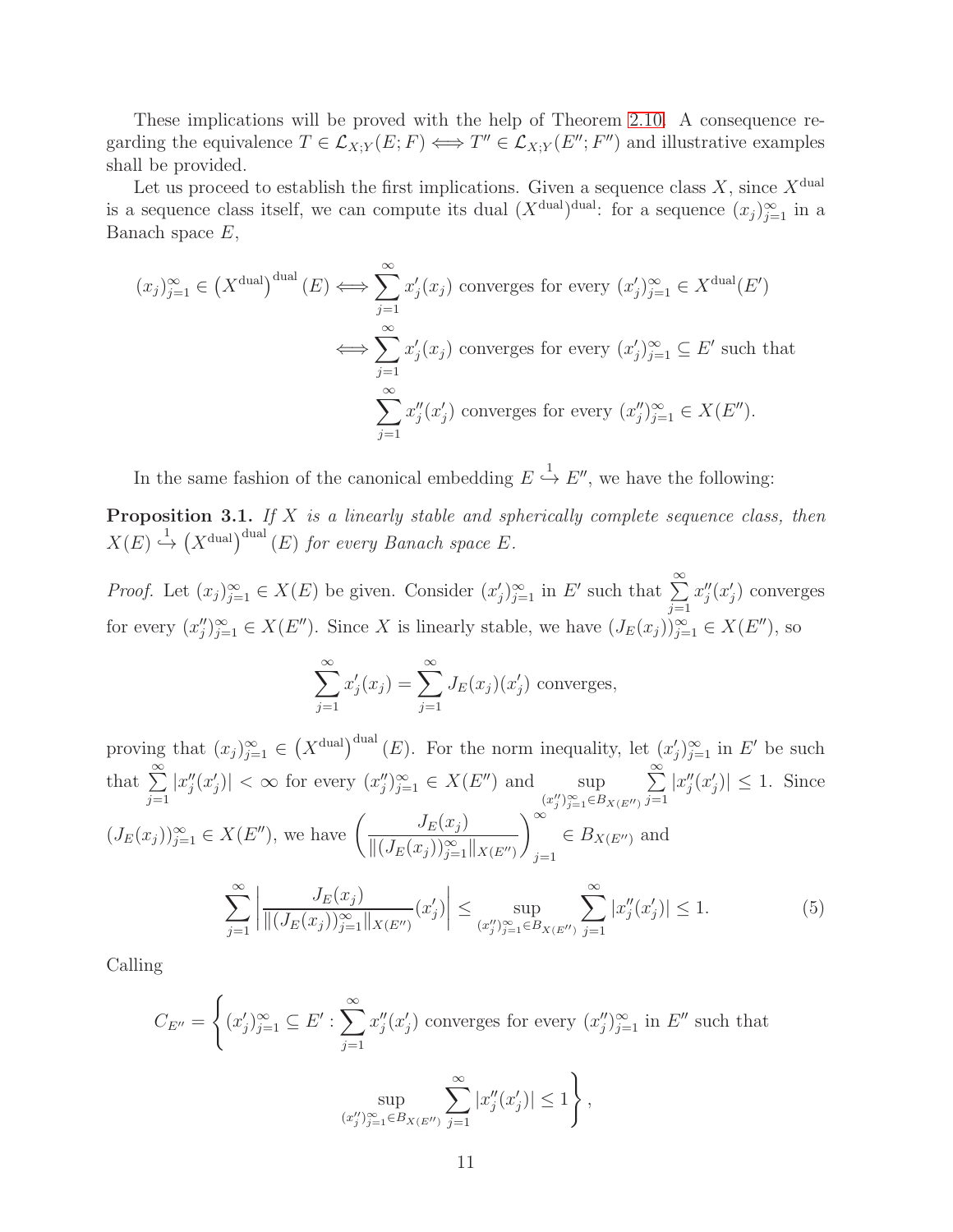it follows from [\(5\)](#page-10-0) that

$$
\|(x_j)_{j=1}^{\infty}\|_{(X^{\text{dual}})^{\text{dual}}(E)} = \sup \left\{ \sum_{j=1}^{\infty} |x'_j(x_j)| : (x'_j)_j \in X^{\text{dual}}(E'), \|(x_j)_{j=1}^{\infty}\|_{X^{\text{dual}}(E')} \le 1 \right\}
$$
  
\n
$$
= \sup \left\{ \sum_{j=1}^{\infty} |x'_j(x_j)| : (x'_j)_{j=1}^{\infty} \in C_{E''} \right\} = \sup \left\{ \sum_{j=1}^{\infty} |J_E(x_j)(x'_j)| : (x'_j)_{j=1}^{\infty} \in C_{E''} \right\}
$$
  
\n
$$
= \|(J_E(x_j))_{j=1}^{\infty}\|_{X(E'')} \cdot \sup \left\{ \sum_{j=1}^{\infty} \left| \frac{J_E(x_j)}{\|(J_E(x_j))_{j=1}^{\infty}\|_{X(E'')}} (x'_j) \right| : (x'_j)_{j=1}^{\infty} \in C_{E''} \right\}
$$
  
\n
$$
\leq \|(J_E(x_j))_{j=1}^{\infty}\|_{X(E'')} \leq \|(x_j)_{j=1}^{\infty}\|_{X(E)}.
$$

<span id="page-11-0"></span>**Example 3.2.** Sometimes the equality  $(X^{\text{dual}})$ <sup>dual</sup> = X holds and sometimes it does not. On the one hand,  $\ell_p(\cdot) = (\ell_p^{\text{dual}})^{\text{dual}}(\cdot)$  for  $1 < p < \infty$  by Example [2.11\(](#page-9-0)a). On the other hand, if  $(X^{\text{dual}})$ <sup>dual</sup> = X, then X is finitely determined and spherically complete by Proposition [2.5.](#page-4-0) In particular,  $(X^{\text{dual}})^{\text{dual}} \neq X$  for  $X = \ell_p^u(\cdot)$  and  $X = \text{Rad}(\cdot)$ .

 $\Box$ 

The proposition and the examples above motivate the following definition:

Definition 3.3. Let E be a Banach space. A sequence class X is said to be E*-reflexive* if

$$
(X^{\text{dual}})^{\text{dual}}(E) = X(E) \text{ and } ||(x_j)_{j=1}^{\infty}||_{X(E)} = ||(x_j)_{j=1}^{\infty}||_{(X^{\text{dual}})^{\text{dual}}(E)},
$$

for every  $(x_j)_{j=1}^{\infty} \in X(E)$ .

X is *reflexive* if it is  $E$ -reflexive for every  $E$ , and  $X$  is *dual-reflexive* if it is  $E'$ -reflexive for every  $E$ .

**Example 3.4.** We have seen in Example [3.2](#page-11-0) that, for  $1 < p < \infty$ ,  $\ell_p(\cdot)$  is reflexive. From Example [2.6\(](#page-5-0)c) and (d) we conclude that, surprisingly,  $\ell_1^{\text{dual}}(\cdot)$  and  $\ell_{\infty}^{\text{dual}}(\cdot)$  are reflexive.

Now we can prove the main results of this section.

<span id="page-11-1"></span>**Theorem 3.5.** Let X and Y be sequence classes and  $T \in \mathcal{L}(E; F)$ . (a) *If* Y *is linearly stable, finitely dominated and spherically complete,* X *is dual-representable*  $and T \in \mathcal{L}_{X,Y}(E;F), \ then \ T' \in \mathcal{L}_{Y^{\text{dual}};X^{\text{dual}}}(F';E') \ and \|T\|_{X;Y} \geq \|T'\|_{Y^{\text{dual}};X^{\text{dual}}}.$ (b) If Y is F-reflexive and  $T' \in \mathcal{L}_{Y^{\text{dual}};X^{\text{dual}}}(F'; E')$ , then  $T \in \mathcal{L}_{X,Y}(E; F)$  and  $||T||_{X;Y} \leq$  $||T'||_{Y^{\text{dual}};X^{\text{dual}}}.$ 

*Proof.* (a) Since T is  $(X; Y)$ -summing and X is dual-representable, from Theorem [2.10](#page-7-0) the composition

$$
Y^{\text{dual}}(F') \xrightarrow{J^Y} Y(F)' \xrightarrow{(\widehat{T})'} X(E)' \xrightarrow{(J^X)^{-1}} X^{\text{dual}}(E')
$$

where  $J<sup>Y</sup>$  and  $J<sup>X</sup>$  are the corresponding operators as in [\(3\)](#page-7-1), gives a well-defined, linear and continuous operator. All we have to do is to prove that  $(T') = (J^X)^{-1} \circ (T)' \circ J^Y$ : for  $(\varphi_j)_{j=1}^{\infty} \in Y^{\text{dual}}(F')$  and  $(x_j)_{j=1}^{\infty} \in X(E)$ ,

$$
(\widehat{T})'(J^Y((\varphi_j)_{j=1}^{\infty}))((x_j)_{j=1}^{\infty}) = J^Y((\varphi_j)_{j=1}^{\infty})(\widehat{T}((x_j)_{j=1}^{\infty})) = J^Y((\varphi_j)_{j=1}^{\infty})((T(x_j)_{j=1}^{\infty}))
$$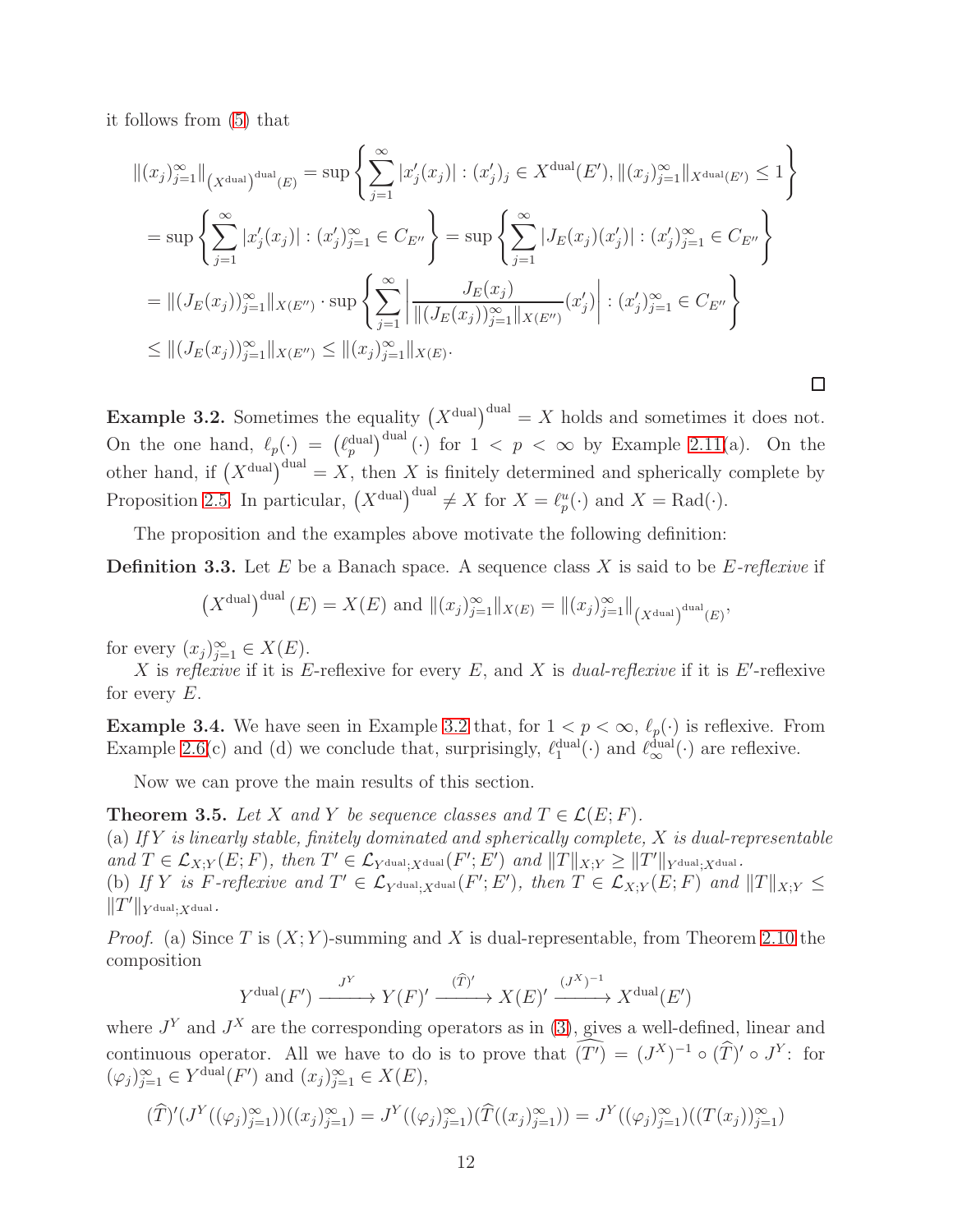$$
= \sum_{j=1}^{\infty} \varphi_j(T(x_j)) = \sum_{j=1}^{\infty} (\varphi_j \circ T)(x_j).
$$
 (6)

On the other hand, for  $\psi \in X(E)'$ , writing  $(J^X)^{-1}(\psi) = (\xi_j)_{j=1}^{\infty}$  we have

<span id="page-12-1"></span><span id="page-12-0"></span>
$$
\psi((x_j)_{j=1}^{\infty}) = \sum_{j=1}^{\infty} \xi_j(x_j). \tag{7}
$$

 $\Box$ 

So, from [\(6\)](#page-12-0) and [\(7\)](#page-12-1) it follows that

$$
\left((J^X)^{-1}\circ(\widehat{T})'\circ J^Y\right)((\varphi_j)_{j=1}^\infty)=(\varphi_j\circ T)_{j=1}^\infty=(T'(\varphi_j))_{j=1}^\infty=(\widehat{T'})((\varphi_j)_{j=1}^\infty),
$$

proving that  $T' \in \mathcal{L}_{Y^{\text{dual}};X^{\text{dual}}}(F'; E')$ . Moreover,

$$
||T'||_{Y^{\text{dual}};X^{\text{dual}}} = ||\widehat{(T')}|| = ||(J^X)^{-1} \circ (\widehat{T})' \circ J^Y|| \le ||(\widehat{T})'|| = ||\widehat{T}|| = ||T||_{X;Y}.
$$

(b) Let  $(x_j)_{j=1}^{\infty} \in X(E) \stackrel{1}{\hookrightarrow} (X^{\text{dual}})^{\text{dual}}(E)$  be given. Thus, the series  $\sum_{j=1}^{\infty} \psi_j(x_j)$  converges for all  $(\psi_j)_{j=1}^{\infty} \in X^{\text{dual}}(E')$ . As  $T' \in \mathcal{L}_{Y^{\text{dual}};X^{\text{dual}}}(F';E')$ , we have  $(T'(\varphi_j))_{j=1}^{\infty} \in X^{\text{dual}}(E')$ whenever  $(\varphi_j)_{j=1}^{\infty} \in Y^{\text{dual}}(F')$  and therefore the series

$$
\sum_{j=1}^{\infty} \varphi_j(T(x_j)) = \sum_{j=1}^{\infty} T'(\varphi_j)(x_j)
$$

converges for all  $(\varphi_j)_{j=1}^{\infty} \in Y^{\text{dual}}(F')$ . This shows that  $(T(x_j))_{j=1}^{\infty} \in (Y^{\text{dual}})^{\text{dual}}(F)$ , hence  $(T(x_j))_{j=1}^{\infty} \in Y(F)$  because Y is F-reflexive. It follows that  $T \in \mathcal{L}_{X,Y}(E;F)$ . Moreover,

$$
||T||_{X;Y} = ||\hat{T}|| = \sup_{(x_j)_{j=1}^{\infty} \in B_{X(E)}} ||(T(x_j))_{j=1}^{\infty}||_{Y(F)}
$$
  
\n
$$
= \sup_{(x_j)_{j=1}^{\infty} \in B_{X(E)}} \sup_{(\varphi_j)_{j=1}^{\infty} \in B_{Y^{\text{dual}}(F')}} \sum_{j=1}^{\infty} |\varphi_j(T(x_j))|
$$
  
\n
$$
= ||T'||_{Y^{\text{dual}};X^{\text{dual}}} \cdot \sup_{(x_j)_{j=1}^{\infty} \in B_{X(E)}} \sup_{(\varphi_j)_{j=1}^{\infty} \in B_{Y^{\text{dual}}(F')}} \sum_{j=1}^{\infty} \left| \frac{T'(\varphi_j)}{||T'||_{Y^{\text{dual}};X^{\text{dual}}}}(x_j) \right|
$$
  
\n
$$
\leq ||T'||_{Y^{\text{dual}};X^{\text{dual}}} \cdot \sup_{(x_j)_{j=1}^{\infty} \in B_{X(E)}} \sup_{(\psi_j)_{j=1}^{\infty} \in B_{X^{\text{dual}}(E')}} \sum_{j=1}^{\infty} |\psi_j(x_j)|
$$
  
\n
$$
= ||T'||_{Y^{\text{dual}};X^{\text{dual}}} \cdot \sup_{(x_j)_{j=1}^{\infty} \in B_{X(E)}} ||(x_j)_{j=1}^{\infty}||_{X(E)} = ||T'||_{Y^{\text{dual}};X^{\text{dual}}}.
$$

Now we establish the implications in [\(4\)](#page-9-1).

<span id="page-12-2"></span>**Theorem 3.6.** *Let* X and Y *be sequence classes and*  $T \in \mathcal{L}(E; F)$ *.* (a) If X is spherically complete, Y<sup>dual</sup> is dual-representable and dual-reflexive and  $T \in$  $\mathcal{L}_{Y^{\text{dual}};X^{\text{dual}}}(E;F)$ *, then*  $T' \in \mathcal{L}_{X;Y}(F';E')$  and  $||T||_{Y^{\text{dual}};X^{\text{dual}}} \geq ||T'||_{X;Y}$ *.* (b) If X and Y are spherically complete and  $T' \in \mathcal{L}_{X;Y}(F';E')$ , then  $T \in \mathcal{L}_{Y^{\text{dual}};X^{\text{dual}}}(E;F)$  $and$   $||T||_{Y^{\text{dual}};X^{\text{dual}}} \leq ||T'||_{X;Y}$ .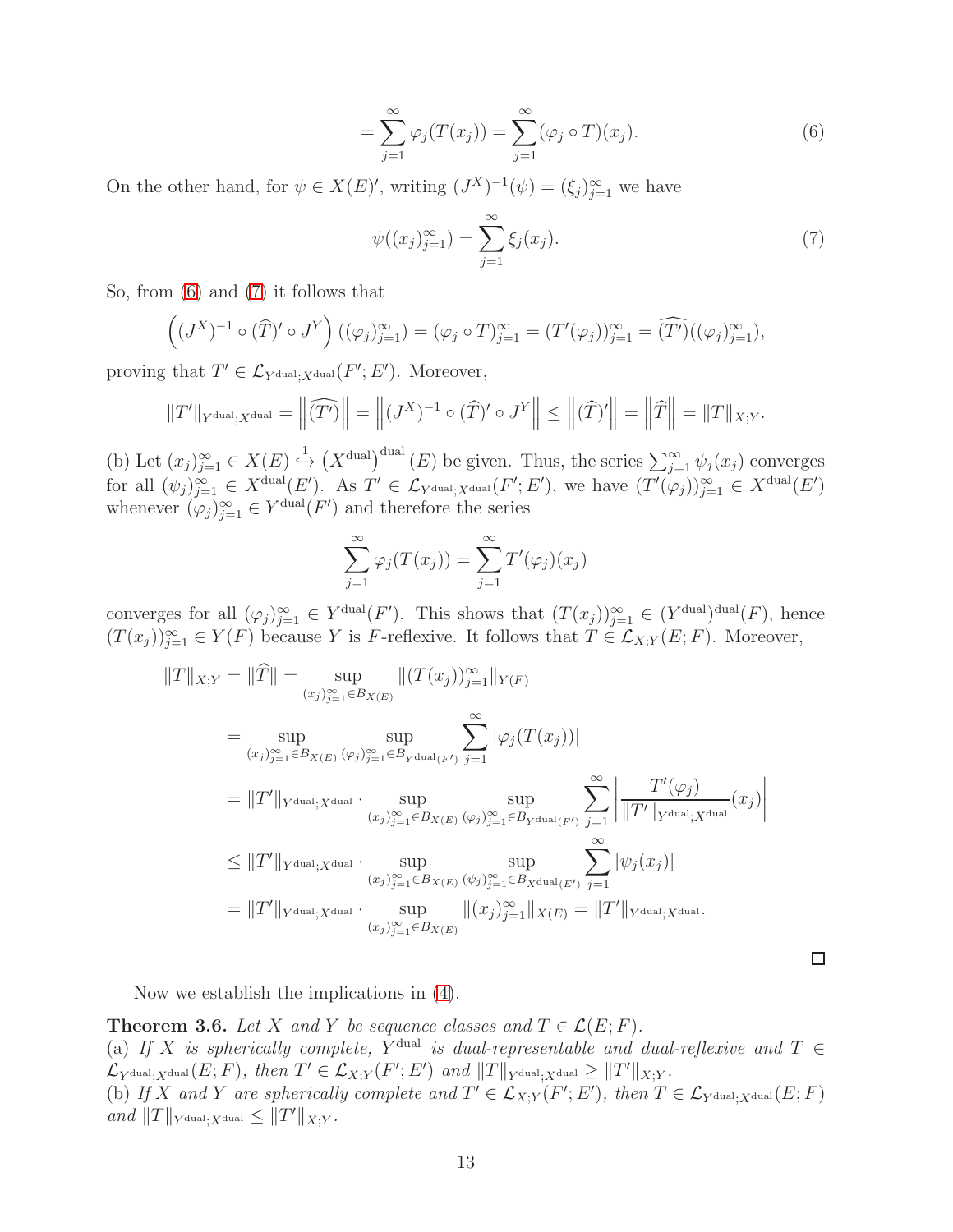*Proof.* (a) The operator

$$
u\colon X(F')\longrightarrow X^{\text{dual}}(F)'\ ,\ u\left((\varphi_j)_{j=1}^\infty\right)\left((y_j)_{j=1}^\infty\right)=\sum_{j=1}^\infty\varphi_j(y_j),
$$

is well defined by the definition of  $X^{\text{dual}}(F)$ , its linearity is obvious and its continuity follows from the definition of  $\lVert \cdot \rVert_{X^{\operatorname{dual}}(F)}$ . Since T' is  $(X; Y)$ -summing and  $Y^{\operatorname{dual}}$  is dual-representable and dual-reflexive, from Theorem [2.10](#page-7-0) the composition

$$
X(F') \xrightarrow{u} X^{\text{dual}}(F)' \xrightarrow{(\hat{T})'} Y^{\text{dual}}(E)' \xrightarrow{\left(J^{Y^{\text{dual}}}\right)^{-1}} (Y^{\text{dual}})(E') = Y(E')
$$

where  $J^{Y^{\text{dual}}}$  is the corresponding operator as in [\(3\)](#page-7-1), gives a well-defined, linear and continu-ous operator. Reasoning as in the proof of Theorem [3.5\(](#page-11-1)a) we get  $\widehat{(T')} = \left(J^{Y^{\text{dual}}}\right)^{-1} \circ (\widehat{T})' \circ u$ , proving that  $T' \in \mathcal{L}_{X,Y}(F'; E')$ . The norm inequality is straightforward.

(b) Let  $(x_j)_{j=1}^{\infty} \in Y^{\text{dual}}(E)$  be given. Thus, the series  $\sum_{j=1}^{\infty} \psi_j(x_j)$  converges for all  $(\psi_j)_{j=1}^{\infty} \in Y$  $Y(E')$ . As  $T' \in \mathcal{L}_{X,Y}(F'; E')$ , we have  $(T'(\varphi_j))_{j=1}^{\infty} \in Y(E')$  whenever  $(\varphi_j)_{j=1}^{\infty} \in X(F')$  and therefore the series

$$
\sum_{j=1}^{\infty} \varphi_j(T(x_j)) = \sum_{j=1}^{\infty} T'(\varphi_j)(x_j)
$$

converges for every  $(\varphi_j)_{j=1}^{\infty} \in X(F')$ . This means that  $(T(x_j))_{j=1}^{\infty} \in X^{\text{dual}}(F)$  and so  $T \in \mathcal{L}_{\text{Ydual},\text{Ydual}}(E; F)$ . The norm inequality follows as in the proof of Theorem [3.5\(](#page-11-1)b).  $\Box$ 

Let us see that our results recover some well known results and provide new ones.

**Example 3.7.** (a) Take  $X = \ell_p^u(\cdot)$  and  $Y = \ell_q(\cdot)$ ,  $1 \leq p \leq q < \infty$ . If an operator T is absolutely  $(q;p)$ -summing, we have by Theorem [3.5\(](#page-11-1)a) that T' is  $(\ell_{q^*}(\cdot); (\ell_p^u)^{\text{dual}}(\cdot))$ summing, that is, T' is  $(\ell_{q^*}(\cdot);\ell_{p^*}\langle \cdot \rangle)$ -summing by Example [2.11\(](#page-9-0)c) (remember that T' acts between dual spaces). This recovers a classical result due to Cohen [\[13\]](#page-15-9).

(b) By Theorem [3.6\(](#page-12-2)a), if  $T \in \mathcal{L}_{\ell_q^*(\cdot);(\ell_p^u)^{\text{dual}}(\cdot)}(E;F)$ , then T' is absolutely  $(q;p)$ -summing. If F is a dual space, this means that if  $T \in \mathcal{L}_{\ell_{q^*}(\cdot),\ell_{p^*}(\cdot)}(E;F)$ , then T' is absolutely  $(q;p)$ -summing, which recovers another classical result from [\[13\]](#page-15-9).

(c) If T is such that T' is absolutely  $(q;p)$ -summing, then T is  $(\ell_{q^*}(\cdot), (\ell_p^u)^{\text{dual}}(\cdot))$ -summing by Theorem [3.6\(](#page-12-2)b). If the target space is a dual space, this means that if  $T'$  is absolutely  $(q; p)$ -summing then T is  $(\ell_{q^*}(\cdot); \ell_{p^*}(\cdot))$ -summing, recovering a third classical result from  $|13|$ .

(d) As to new implications, we give an illustrative example. According to [\[10\]](#page-14-6), an operator is absolutely mid- $(p, q)$ -summing,  $1 \leq p < q < \infty$ , if it is  $(\ell_q^{\text{mid}}(\cdot); \ell_p(\cdot))$ -summing. By Theorem [3.6\(](#page-12-2)b), if the adjoint T' of an operator T is  $(\ell_p^{\text{mid}}(\cdot);\ell_q(\cdot))$ -summing, then T is  $(\ell_{q^*}(\cdot); \ell_p^{\text{mid}} \langle \cdot \rangle)$ -summing.

From now on X and Y are sequence classes such that  $\mathcal{L}_{X,Y}$  is a Banach operator ideal (cf. [\[9,](#page-14-5) Theorem 3.6]). The following lemma is a straightforward consequence of [\[9,](#page-14-5) Proposition 2.4 and Corollary 2.6].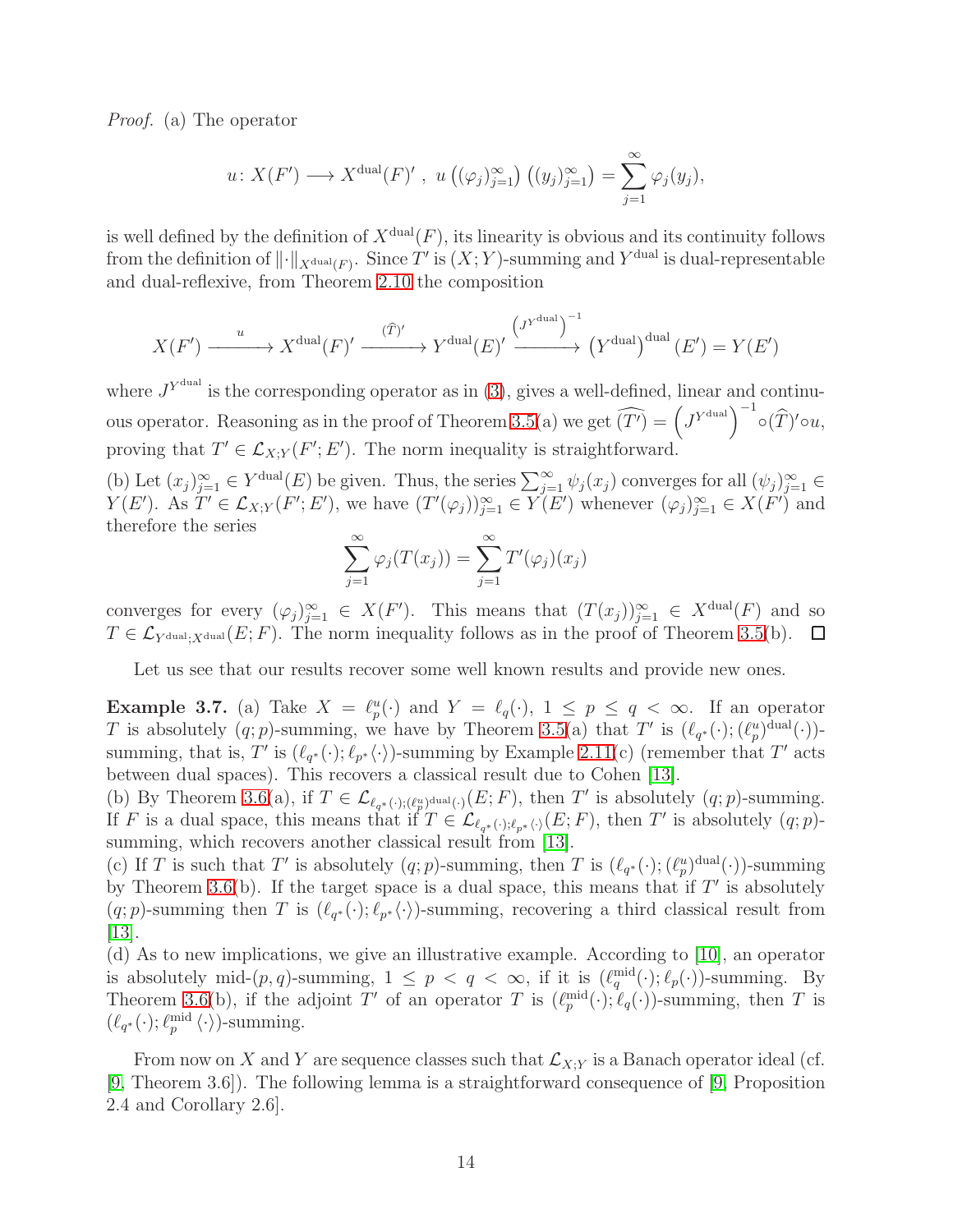<span id="page-14-10"></span>Lemma 3.8. *Let* X *and* Y *be finitely dominated sequence classes with* Y *finitely injective. Then the Banach operator ideal*  $\mathcal{L}_{X,Y}$  *is injective.* 

<span id="page-14-11"></span>Corollary 3.9. *Let* X *and* Y *be sequence classes with* X *dual-representable,* Y *spherically complete and dual-reflexive such that*  $Y^{\text{dual}}$  *is dual-representable. For an operator*  $T: E \longrightarrow$  $F, T \in \mathcal{L}_{X,Y}(E; F)$  if and only if  $T'' \in \mathcal{L}_{X,Y}(E''; F'')$ . In this case,  $||T||_{X;Y} = ||T''||_{X;Y}$ .

*Proof.* Let  $T \in \mathcal{L}_{X,Y}(E;F)$ . Then  $T' \in \mathcal{L}_{Y^{\text{dual}};X^{\text{dual}}}(F';E')$  by Theorem [3.5\(](#page-11-1)a), so  $T'' \in$  $\mathcal{L}_{(X^{\text{dual})^{\text{dual}}};(Y^{\text{dual}})}(E'';F'')$  by Theorem [3.6\(](#page-12-2)a). It follows that  $T'' \in \mathcal{L}_{X;Y}(E'';F'')$  by Propositon [3.1](#page-10-1) combined with the dual-reflexivity of  $Y$ . The corresponding norm inequality follows accordingly. The reverse implication/norm inequality holds for injective operator ideals in general, so Lemma [3.8](#page-14-10) completes the proof.  $\Box$ 

Remark 3.10. Of course, the corollary above could be pursued searching conditions under which the ideal  $\mathcal{L}_{X;Y}$  is maximal. But, in this case, we would not have the relationships we established for  $T$  and  $T'$ .

**Example 3.11.** Taking  $1 \leq p < \infty$ ,  $X = \ell_p^u(\cdot)$  and  $Y = \ell_p(\cdot)$ , Corollary [3.9](#page-14-11) recovers the following classical equivalence: an operator is absolutely p-summing if and only if its second adjoint is absolutely *p*-summing  $|15$ , Proposition 2.19.

### <span id="page-14-0"></span>References

- <span id="page-14-1"></span>[1] N. Albuquerque, F. Bayart, D. Pellegrino and J. B. Seoane-Sep´ulveda, Sharp generalizations of the multilinear Bohnenblust-Hille inequality, J. Funct. Anal. 266 (2014), 3726–3740.
- [2] N. Albuquerque, F. Bayart, D. Pellegrino and J.B. Seoane-Sepúlveda, *Optimal Hardy*-Littlewood type inequalities for polynomials and multilinear operators, Isr. J. Math. 211 (1) (2016), 197–220.
- <span id="page-14-7"></span><span id="page-14-2"></span>[3] J. C. Angulo-López and M. Fernández-Unzueta, *Lipschitz p-summing multilinear operators*, J. Funct. Anal. 279 (2020), no. 4, 108572, 20 pp.
- <span id="page-14-3"></span>[4] H. Apiola, Duality between spaces of p-summable sequences, (p, q)-summing operators and characterizations of nuclearity, Math. Ann. 219 (1976), 53–64.
- <span id="page-14-4"></span>[5] F. Bayart, Multiple summing maps: coordinatewise summability, inclusion theorems and p-Sidon sets, J. Funct. Anal. 274 (4) (2018), 1129–1154.
- <span id="page-14-8"></span>[6] F. Bayart, D. Pellegrino and P. Rueda, On coincidence results for summing multilinear operators: interpolation,  $\ell_1$ -spaces and cotype Collect. Math. **71** (2020), no. 2, 301–318.
- <span id="page-14-9"></span>[7] O. Blasco, G. Botelho, D. Pellegrino and P. Rueda, Summability of multilinear mappings: Littlewood, Orlicz and beyond, Monatsh. Math. 163 (2011), 131–147.
- <span id="page-14-5"></span>[8] O. Blasco, J. Fourie and I. Schoeman, On operator valued sequences of multipliers and Rboundedness, J. Math. Anal. Appl. 328 (2007), 7–23.
- <span id="page-14-6"></span>[9] G. Botelho and J. R. Campos, On the transformation of vector-valued sequences by multilinear operators, Monatsh. Math. 183 (2017), 415–435.
- [10] G. Botelho, J. R. Campos and J. Santos, Operator ideals related to absolutely summing and Cohen strongly summing operators, Pacific J. Math. 287 (2017), no. 1, 1–17.